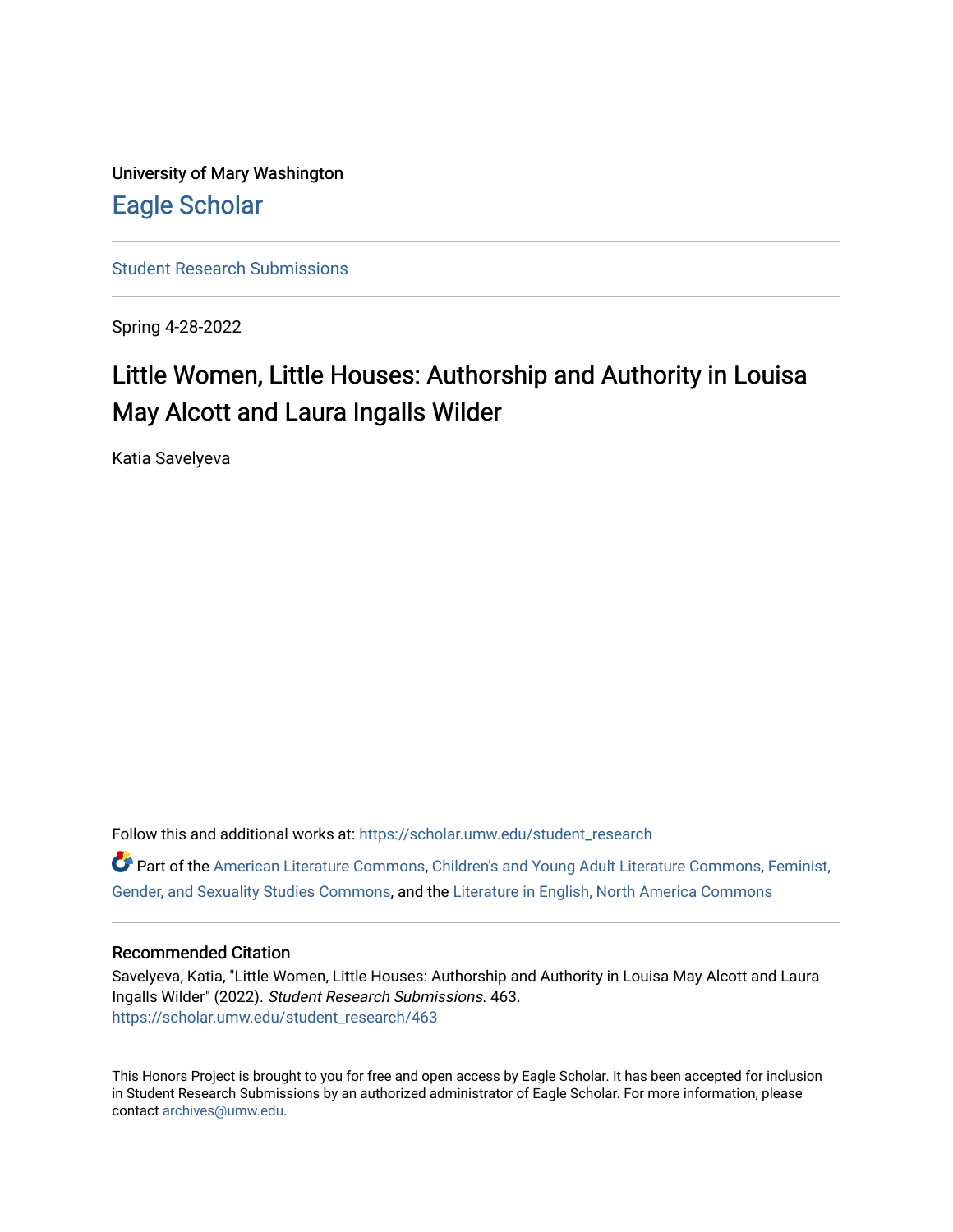Katia Savelyeva HONR 491 Dr. Mara Scanlon 28 April 2022

Little Women, Little Houses:

Authorship and Authority in Louisa May Alcott and Laura Ingalls Wilder

# **1. Introduction**

In the closing chapters of Louisa May Alcott's *Little Women*, Jo March declares in an overflow of emotion, "I do think families are the most beautiful things in all the world!" (375). This apparently wholehearted declaration follows a novel that is in certain places, and particularly on Jo's part, deeply conflicted about traditional visions of the family. Jo can in turn be read as the narrative precursor to another American protagonist who resists marriage and gender norms as a child before eventually conforming to both: Laura Ingalls, of Laura Ingalls Wilder's series of seven semi-autobiographical novels, now usually referred to as the *Little House on the Prairie* or *Little House* books. A particularly fruitful comparison between the two protagonists can be achieved through focusing on the latter four novels in the *Little House* series, which center on Laura's teenage years in the South Dakota town of De Smet: *By the Shores of Silver Lake*, *The Long Winter*, *Little Town on the Prairie*, and *These Happy Golden Years*. The texts' shared status as children's literature centered on girls and young women, taking place in formative time periods within American history, makes them productive sites of observation for how ideologies of gender, familial duty, and American patriotism are internalized or resisted.

An unquestionable didactic tendency is present in both works; Jo and Laura are both deeply concerned with conforming to religious, familial, and societal ideas of "goodness" and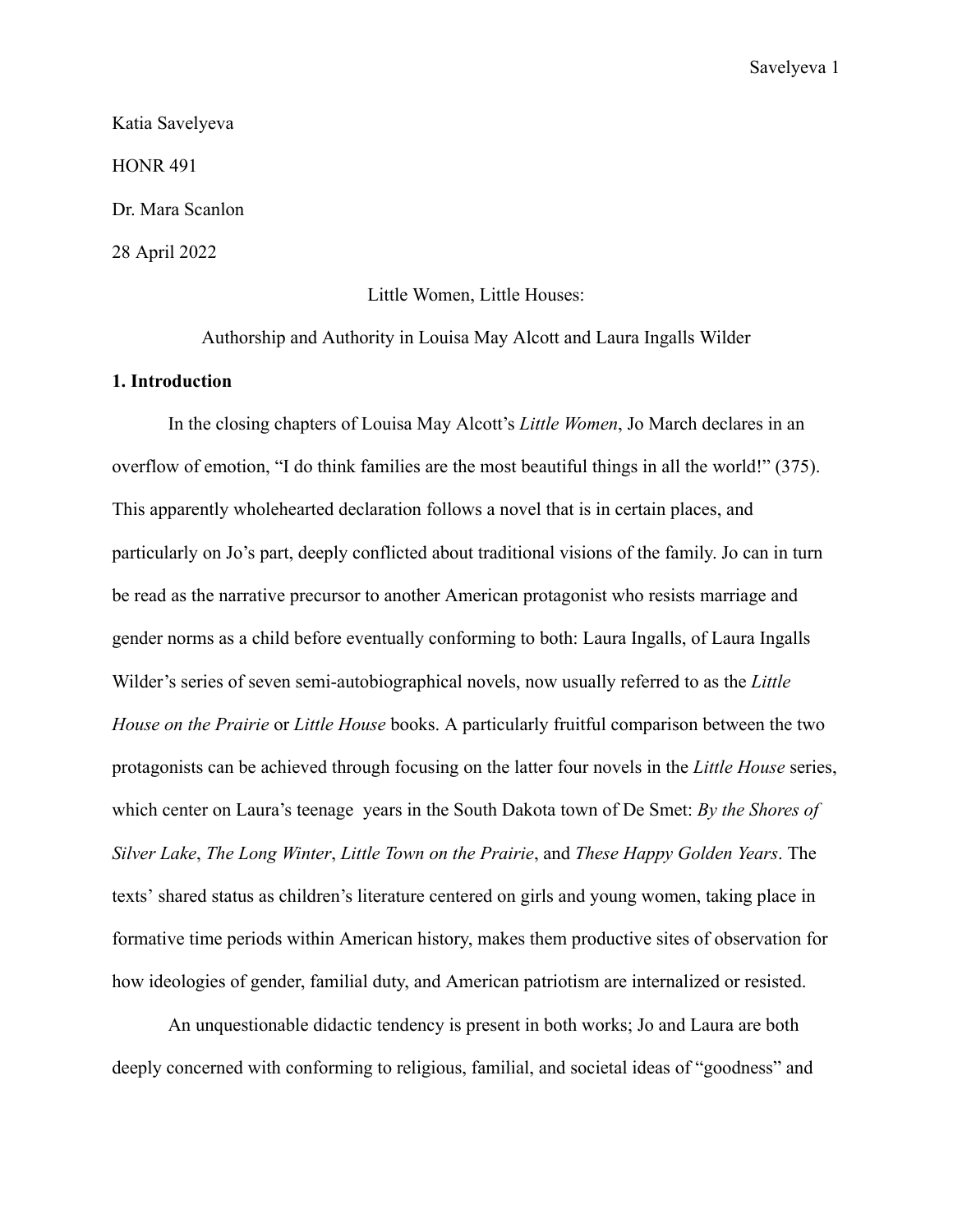duty. Nonetheless, I open this paper by discussing Jo and Laura's divergences from normative ideologies, by examining their status as two of American children's literature's most notable tomboy protagonists. I then analyze the ways in which parental identification and sisterly dynamics within each set of texts parallel one another. In both texts, families are part of a process where normative values are instilled through love, in a context determined by ideologies of sentimental discipline, disability and illness, and religious values. These forces of authority are counteracted in turn not only by gender nonconforming tendencies on the parts of the two protagonists, but by each protagonist's tendency towards imaginative capacity and the development of a personal authorial voice. Despite such a capacity being renounced on each protagonist's part part in favor of normative national projects centered on didacticism and schooling, the presence of such a non-normative middle informs audience takeaways from each text, as Jo and Laura each achieve artistic *and* didactic acts within the texts they're a part of. Each larger text's greater effect, however, rests with audience reaction to the instillation of a normative ending: core elements of the two texts' ultimate legacies thus lie in the fact that *Little House* masks the transition successfully, while *Little Women* does not.

# **2. "I can't get over my disappointment in not being a boy": Gender Nonconformity**

Jo March and Laura Ingalls are positioned at separate points within a greater history of gender nonconforming female protagonists in children's literature. Jo comes at the start of such a literary moment, but the time gap between the two characters features a lengthy time period. Renee M. Sentilles describes the tomboy protagonist as a recurring, compelling center point for American coming-of-age novels: "She was both a good girl (in her natural morals) and a wild girl (not yet civilized)... Part of her charm but also her folly was that she pitted her will against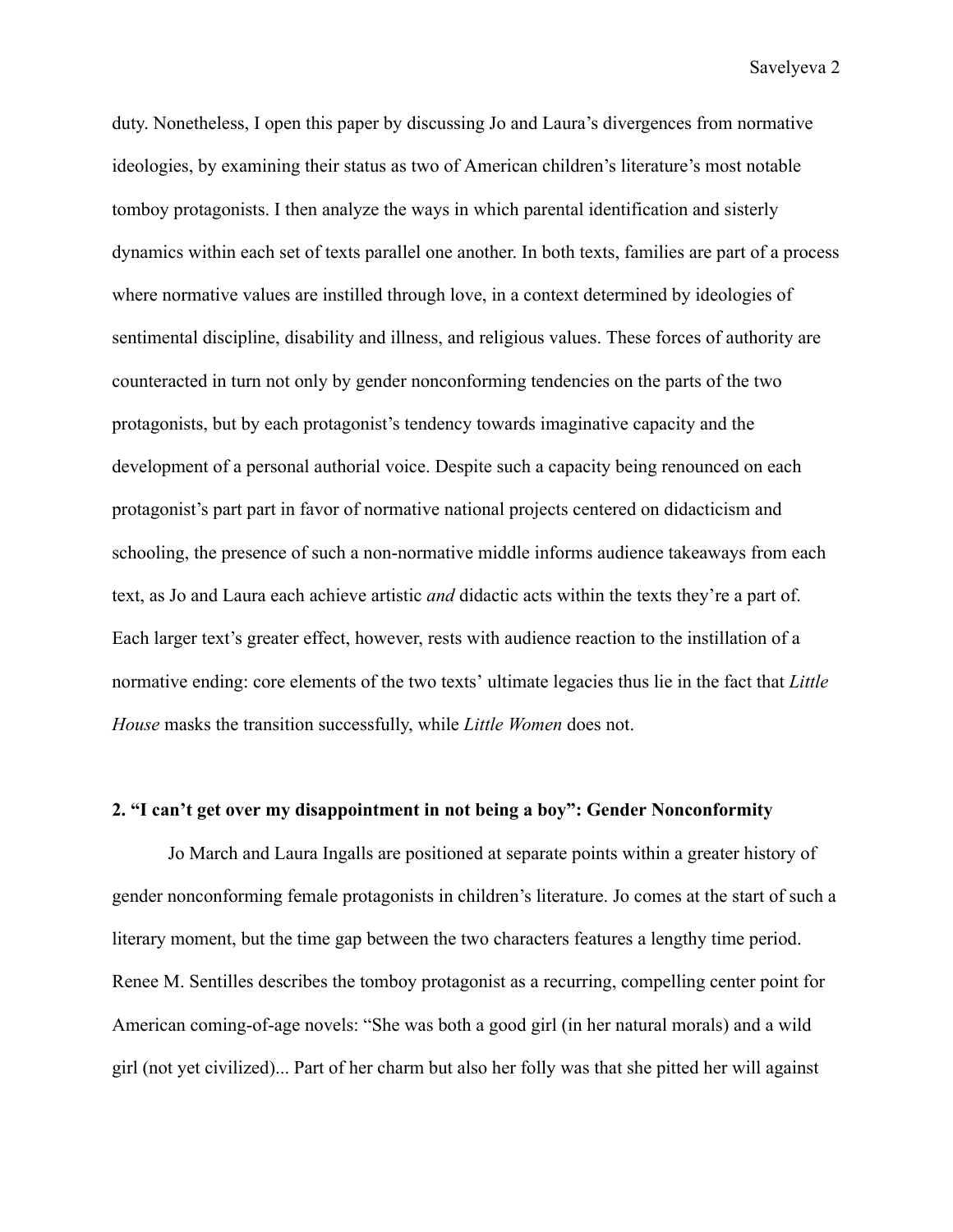adulthood—a battle that she could not win" (48). Sentilles pinpoints the 1880s as the point in the history of American literature, particularly children's novels, where tomboy protagonists gained particular popularity (48). Therefore, Jo is positioned at the forefront of such a moment in time, while Laura emerges half a century after its establishment. Nonetheless, both protagonists partake in a bigger pattern within American literary history: an initially rebellious or noncompliant female character undergoes a necessary arc towards convention, but one where she "remains just boy enough to make her womanhood more admirable" (Sentilles 67). In other ways, however, the contemporary resonance of Jo and Laura as compared to other tomboy protagonists of the late nineteenth and early twentieth centuries implies a potential further complexity in their status as protagonists.

In the scholarship pertaining to the two writers, Jo is by far the more studied character of the two in the context of tomboy identity. This is unsurprising given the intense visibility that such an identity is given in the text. In the very opening chapter of *Little Women*, Jo declares "It's bad enough to be a girl, anyway, when I like boy's games and work and manners! I can't get over my disappointment in not being a boy" (Alcott 12-13). Jo's name itself, of course, is a boyish shortening of "Josephine," the construction of which is explicitly alluded to within the text: in response to the quoted outburst, Beth, the sister Jo is closest to, responds that Jo "must be contented with making [her] name boyish, and playing brother to us girls" (Alcott 13). Even as Jo fits into Sentilles' articulation of the tomboy protagonist pattern of "pitt[ing] her will against adulthood" (48), she also pits her will more specifically against gender norms and expectations, in an act that has resulted in a scholarly conversation regarding queer readings of Jo. Certainly, Jo is not only critical of gender norms but drawn specifically to masculinity; in the opening chapter Jo wishes she could run away to the Civil War to exist alongside her father as a drummer.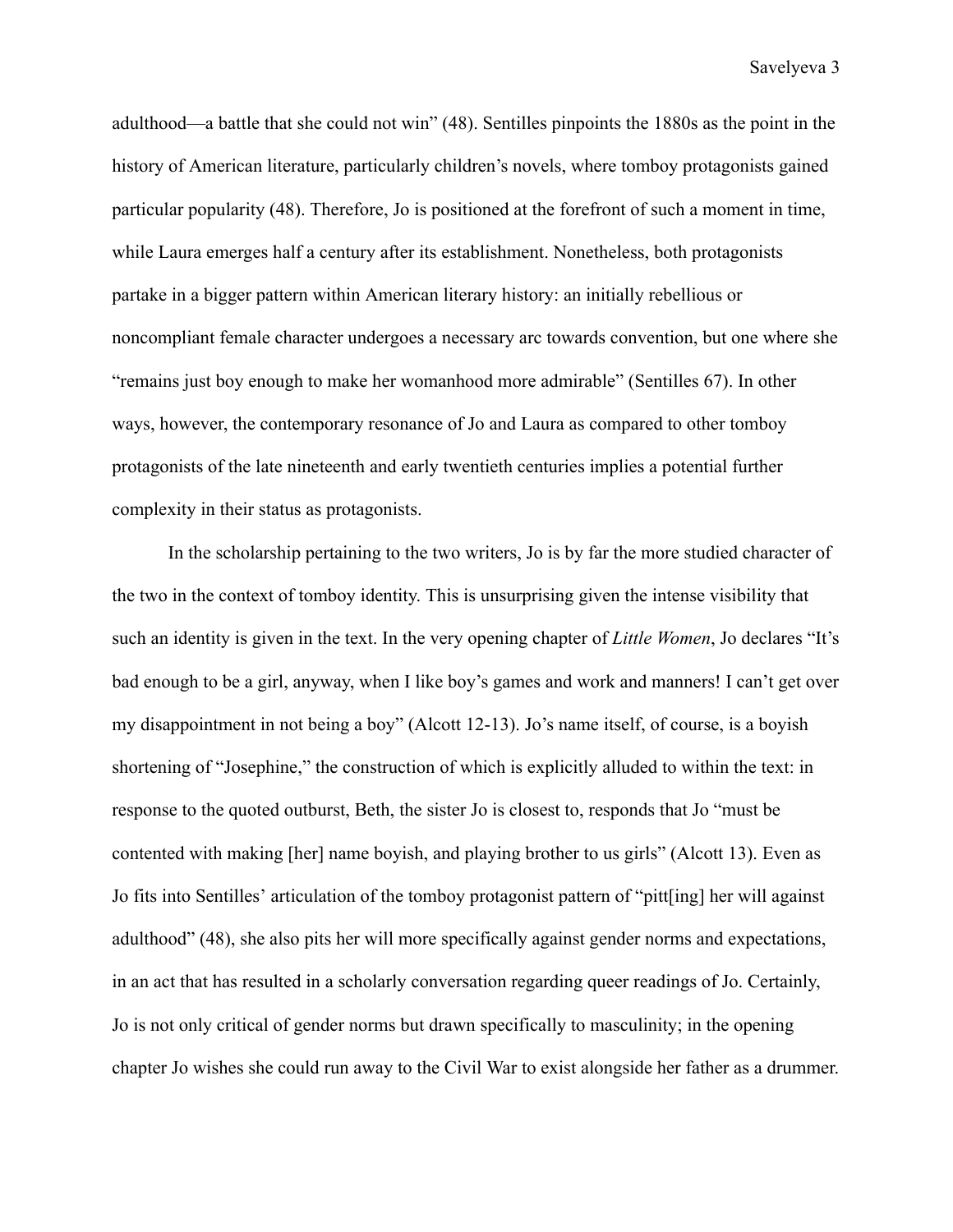Perhaps part of what makes *Little Women* a particularly enduring tomboy text is its frequent return to the occasional pain, conflict, and loneliness that nonconformity entails. The wish to "run away" is a frequently expressed one for Jo. Escape (whether physical escape or imaginary escape into writing) is her frequent first answer to a world she cannot change, or, in cases like Jo's fury with her sister Meg's marriage, a forward progression of time she cannot prevent. Jo's imaginative forays into heroic masculinity, wishing to participate in such acts first-hand, and wishing to escape the limiting structures of the world are significantly inhibited on an external and internal level. Her desires are frequently weighed down by a sense of obligation to familial expectation and social norms. Towards the end of the first volume, Laurie, Jo's next-door neighbor and best friend, offers that Jo run away to Washington, D.C. with him. The thought of mobility tempts her severely, but she shuts him down by alluding specifically to the limiting structures of her gender: "If I was a boy, we'd run away together, and have a capital time, but as I'm a miserable girl, I must be proper and stop at home. Don't tempt me, Teddy, it's a crazy plan" (Alcott 168). Later, she throws out the idea of running away to sea with Laurie and having the aesthetic appearance of a boy as if it's a joke: "I often think I should like to [run] away], especially since my hair was cut, so if you ever miss us, you may advertise for two boys and look among the ships bound for India" (Alcott 170). This dialogue's context is Jo trying to put Laurie's grandfather, Mr. Lawrence, at ease, after the grandfather and grandson have had an argument: the image is comic enough to Mr. Lawrence that his anger at Laurie is assuaged.

Despite being delivered in the cadence of a joke, and being taken as a joke by Mr. Lawrence, Jo's twinning of herself and Laurie as imaginarily perfect equals demonstrates the degree to which she is both drawn to fantasies of escape centered on boyishness, and prone to self-censure concerning their non-normativity. This scene is one of several cases in which Laurie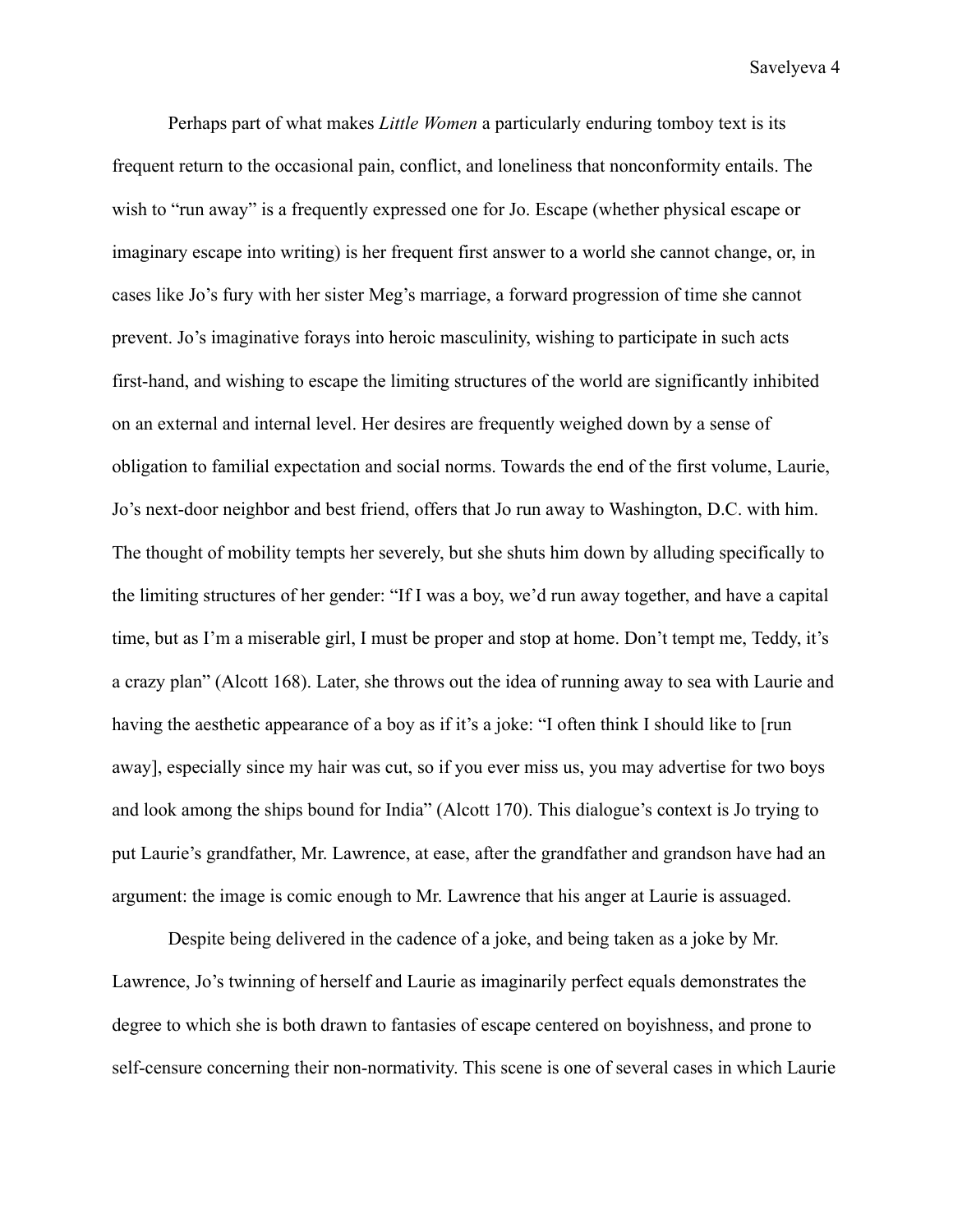is inextricable from understandings of Jo's tomboyism. Significant critical attention has been devoted to the mirrored nature of their two names—Laurie, a feminized boy's name, and Jo, a masculinized girl's name—and to the androgynous, egalitarian nature of the friendship between the two. Such a reading of their dynamic is replicated through language — Laurie frequently refers to Jo with variations of the comradely terms "good fellow" (Alcott 101) and "dear old fellow" (Alcott 120). Laurie also participates in the March sisters' traditionally all-female spaces, such as the Pickwick Club, a secret club where (in a fascinating act of recursion) the four girls dress up as men and refer to each other with the names of male Dickens characters. Such mutual forays into gender subversion give rise to "a relationship that most strikingly destabilizes Victorian notions of sexuality, for his girlishness and her boyishness provide the text with multiple layers of possibility" (Trites 153).

No such destabilization is equally centered in the *Little House* novels, which feature no recurring characters equivalent to Laurie and allow Laura limited space for declarations of unhappiness with womanhood. Nonetheless, Sentilles' history of tomboy literature parallels the two characters explicitly as the contemporarily resonant figure who "pulls the reader in… provid[ing] the personable central heroine needed to ground the series" (185). Laura partakes in her own doubts of gender conformity and restrictions, which manifest in frustrations with women's work and clothing as well as larger-scale philosophical desires. Particularly in *By the Shores of Silver Lake*, the first of the four De Smet novels, Laura is attracted to the mobility of men's work, and resents the restrictions associated with women's work. At times such a fascination is grounded in visual admiration of men's work and the nondomestic sphere. This pull is evident in the Silver Lake chapter "The Wonderful Afternoon," in which Laura's father ("Pa") takes Laura to watch teams of men build the railroad. This construction process is a sight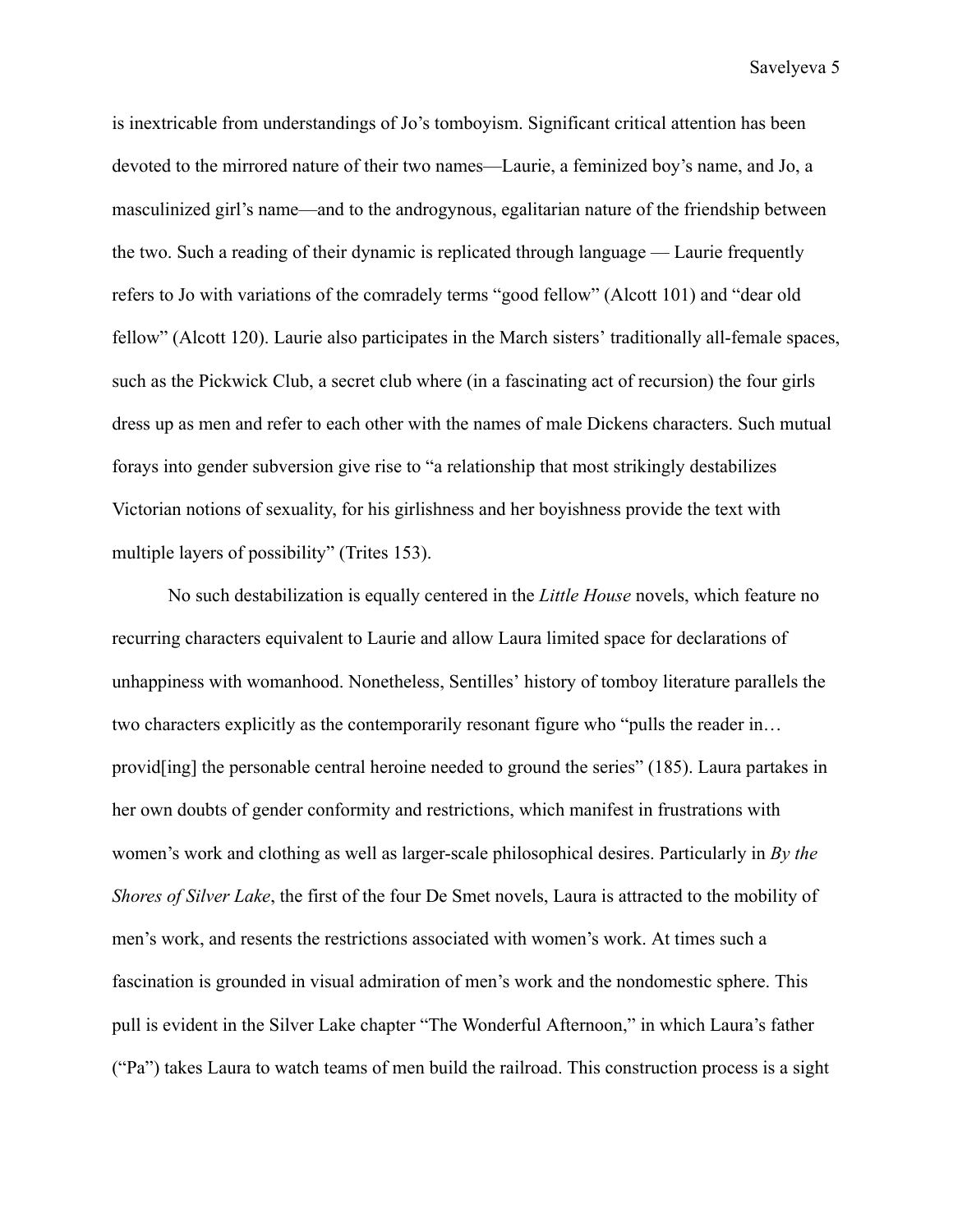neither Laura's mother ("Ma") nor Laura's older sister Mary are interested in, reinforcing an ongoing binary in which Laura's interests (travel; the natural world; outdoor work; the American West) are aligned with Pa's, while Mary's interests (stability; comfortable homes; indoor work; the East) are aligned with Ma's. Ann Romines characterizes Laura's attraction to the railroad as indicative of her larger attraction to a freedom traditional femininity can't access: "Silver Lake... is alive with men working on the railroad and with thousands of flying birds. Some of Wilder's most lush and successful description is lavished on the birds and the men" (150).

Despite Laura's capacity for escapist fantasy, not wholly unlike Jo's desire to run away to war or to sea, one part of her fascination with men's work is more practical in nature. Laura is a child from a poor family in which Pa, the dominant decision maker, is responsible for repeated financial mismanagement. Thus, Laura's gender nonconformity is not entirely grounded in the pull of visual admiration; partly, she is frustrated with norms, including those imposed by Ma, that prevent her from helping her family in ways she thinks or knows she can. The opening of *The Long Winter* is one example of this more practical iteration of gender nonconformity, reluctantly endorsed by both Pa and Ma as a material necessity. Pa has bought an expensive mowing machine, enough so that he has no money to pay for help. After considering this problem, Laura offers to help with the hay herself, thus acknowledging a degree of arbitrariness in the division between men's and women's work. Pa responds in the affirmative; Laura "[can] see that the thought was a load off Pa's mind" (*Long Winter* 4). Ma's response, on the other hand, is tempered with disapproval: "She did not like to see women working in the fields. Only foreigners did that. Ma and her girls were Americans, above doing men's work" (4). This entry into nationalist ideology is immediately followed up by Ma's acknowledgement that, despite this belief, the material need to make hay supersedes these ideological restrictions. This episode is an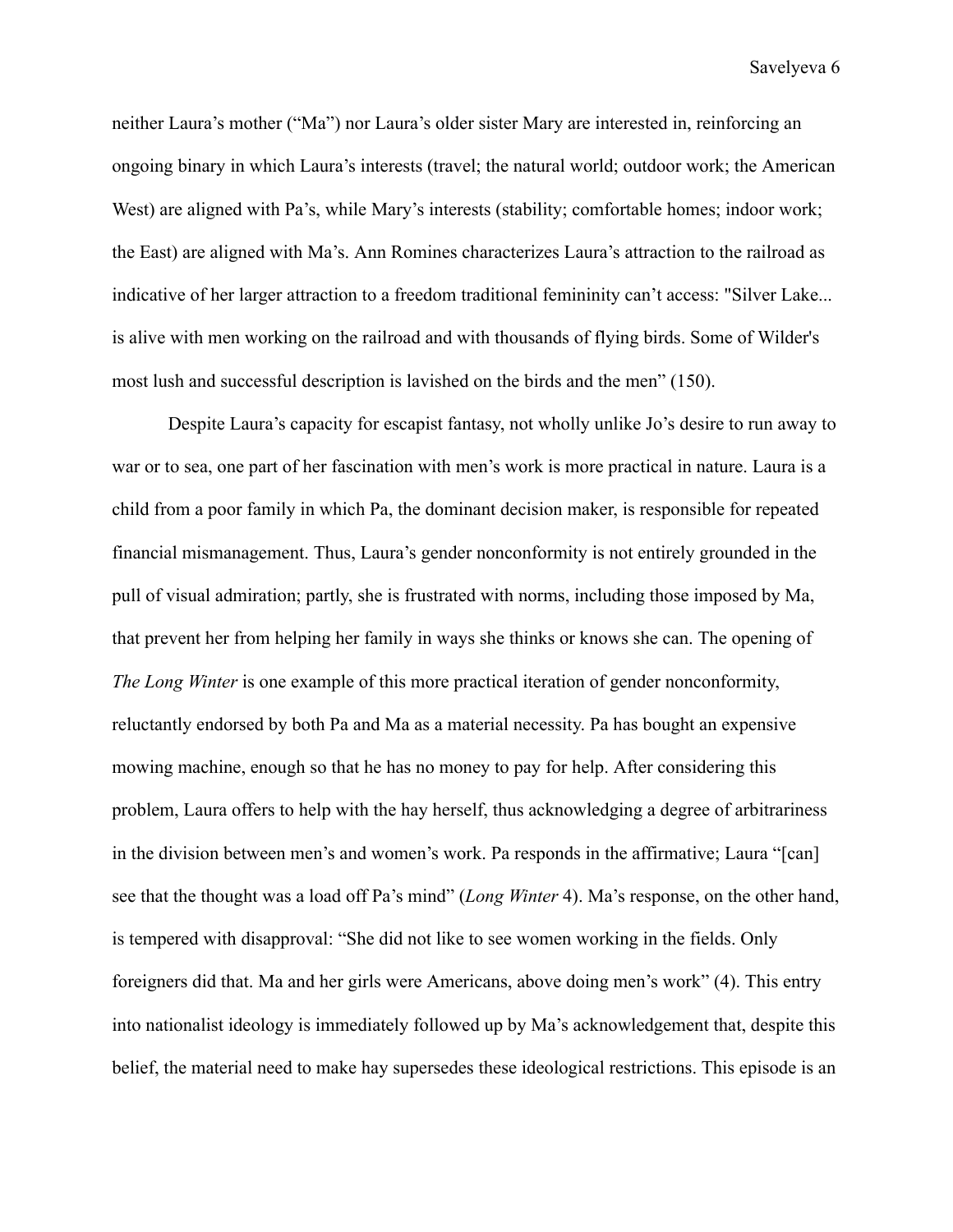example of what Sentilles argues "gives the nineteenth-century tomboy her contemporary appeal: she is cognizant of the myopia of her own time" (187). Laura is able to recognize her family's material need for her nonconformity through performance of "men's work," and places herself into a heroic position through these means.

In granting a tomboy protagonist the freedom to explore unfeminine spheres, the case of the hay is one in which the Utopian sphere of the March household and Laurie's friendship is replaced in *Little House* by the regional setting of the frontier itself. In the West, certain standards – partaking exclusively in "women's work," avoiding exposure to danger and unfeminine language – cannot be enforced. Part of the nonconformist potential of *Little House* is the fact that, despite its recurring characters being more limited to the nuclear family, it gives a great deal more space outside voices and ideologies than *Little Women*. Specifically, given the novels' dependence on the settlement of frontier, whiteness cannot function as the same invisible default in *Little House* as it is in *Little Women*. Frequently, and justifiably, whiteness and the settler-colonialist right to "free soil" in *Little House* is read by critics as wholly stable and uncontested. However, Donna Campbell argues that minor characters within the novels – sometimes indigenous characters, and sometimes white characters who have "embraced" the West while figures like Ma resist it – form "competing discourses" that "interrupt and transform" the stability of the narrative voice," thus temporarily destabilizing this ideology (] 111).

Such characters and voices are relevant to Laura's gender nonconformity because the text – particularly Ma – frequently intertwines the stability of womanhood with the stability of whiteness. The most potent symbol of this fact is perhaps the sunbonnet, which Mary always wears and which Laura lets hang loose down her back. This image, intertwined with racial connotations, is enduring enough that it reoccurs at the very end of the book. As Laura leaves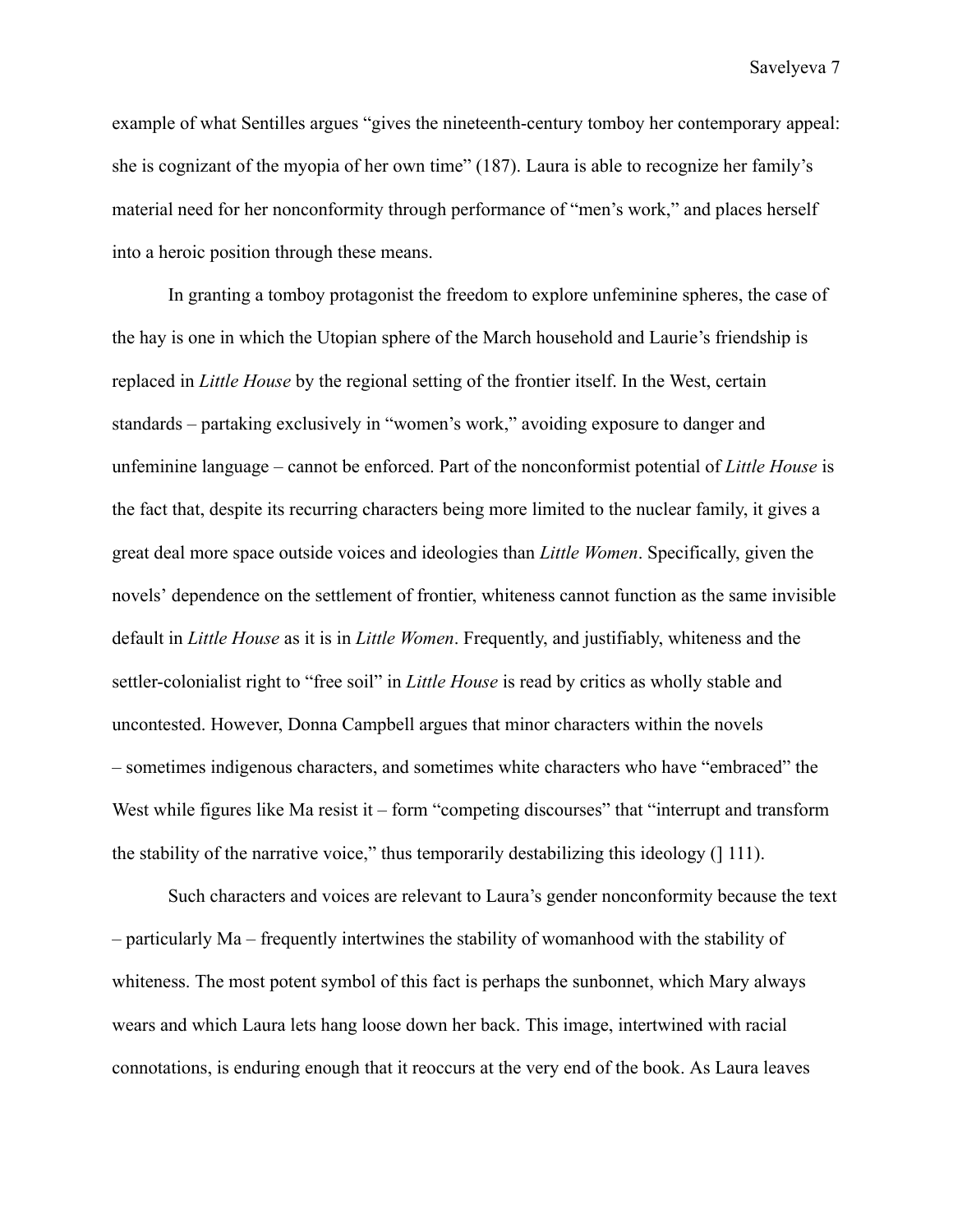home with her new husband, Grace "anxiously" cries out, "Remember, Laura, Ma says if you don't keep your sunbonnet on, you'll be brown as an Indian!" (*Golden Years* 283-284). In a manner distinct from that of *Little Women*, therefore, the normative womanhood that Laura resists in the opening texts is frequently and explicitly racialized. This also means that Laura's resistance to womanhood ties to an extent into a resistance of the larger colonial ideologies that whiteness entails in her world. Proehl articulates a telling ideological paradox at the heart of the *Little House* series: while it is "undoubtedly infused with colonialist nostalgia," it "paradoxically, turns to the tomboy child to interrogate the ethics of Manifest destiny and white settlement of Native American territories" (63). In other words, Laura's identifications with Pa, with the freedom of the open prairie, and with the visual appeal of American West-specific masculinity and its "dissenting voices" enable her to express non-normative thought.

The respective concerns of both *Little House* and *Little Women* – duty and morality within the home, interpersonal relationships, the nature of work and self-sufficiency, regionalism and racial dynamics – are frequently tied in with the two protagonists' gender nonconformity. Such a positioning of the self can manifest through admirations of unfeminine-coded spaces (like the railway) or identities (like Jo and Laurie's imaginary sailor disguises.) It can also occur through larger structural critiques of the spheres that women are limited to. Both Jo and Laura can break through these barriers temporarily through the vehicles of individual relationships, material necessity, or regional contexts. Nonetheless, gender nonconformity is a resistance to authority that cannot eliminate responding assertions of authority in either text. As is the case with much of children's literature, the most visible espousers of such an authority come in the form of each character's parents.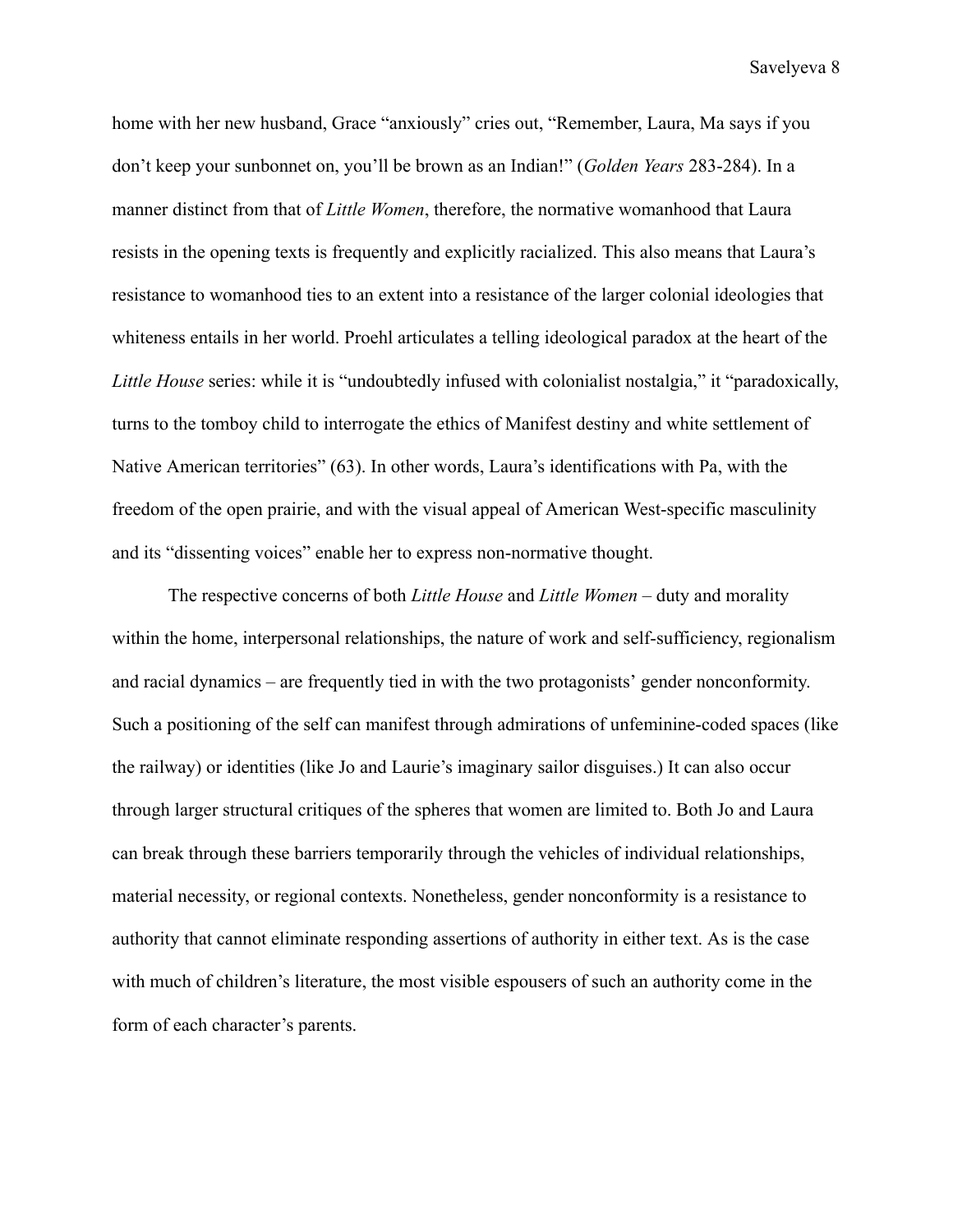#### **3. "I had lovely long hair when your Pa and I were married": Authority and Parents**

Mrs. March ("Marmee") and Mr. March in *Little Women* and Ma and Pa in *Little House* originate in the same historical moment, the mid-to-late nineteenth century, and overlap as they represent intergenerational relationships in each set of texts. A central point among these overlaps is that both sets of parents are grounded in the literary and ideological impact of sentimentalism. In the mid-nineteenth century, shortly before *Little Women*'s publication and *Little House*'s temporal setting, the family's place in culture shifted from a practical institution to a morally-charged one: "it was to serve as a moral counterweight to a restless, materialistic, individualistic, and egalitarian society" (Strickland 5). Related to this concept was the idea of authoritative discipline as achieved through covert ideologies and expressed through love and affection. The home became a "repository for… values of love, warmth, and intimacy" (Strickland 9), manifesting as "Utopian impulses" (Strickland 8) towards the formation of a household. The two texts share this focus on the family structure as an enduring, safe sphere that protects Alcott and Wilder's protagonists from a potentially cruel or immoral world. The context of sentimentalism has been used to analyze both authors; Christine Proehl, for instance, argues that Wilder used the *Little House* novels to showcase "nineteenth-century affective pedagogical philosophies of discipline through love" (81).

Such philosophies are similarly central to *Little Women*. While the second volume has a more overarching sense of narrative, much of the first volume depicts a set of succeeding moral lessons learned by the four sisters. In concert with the sentimental model, Marmee is the primary orchestrator of these lessons, able to "work a subtle influence there, both as cultural arbiter and as mother" (Strickland 10). Many of Marmee's forays into sentimental pedagogy center around the virtues of self-discipline and hard work; the chapter "Experiments" addresses this most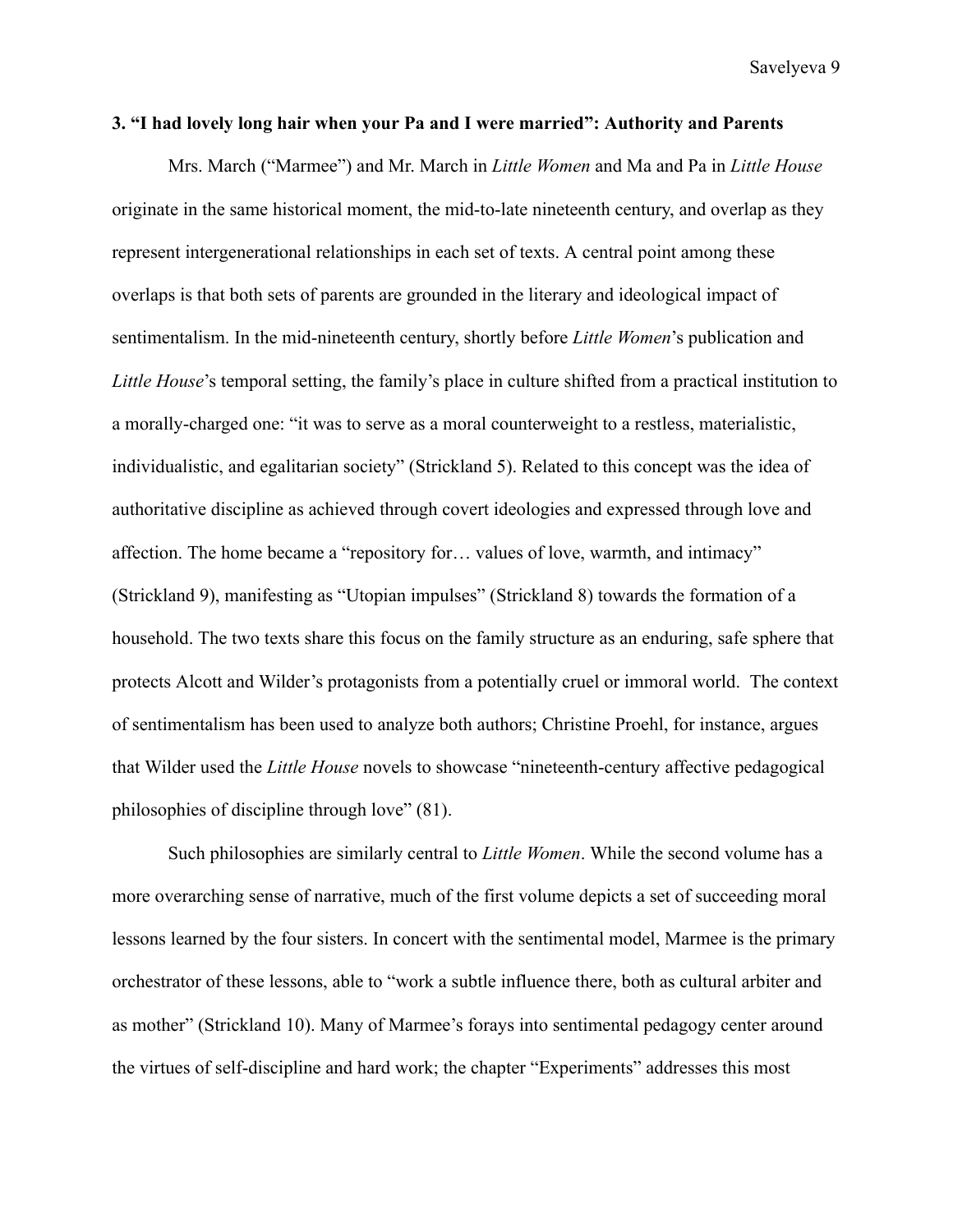directly. In this episode, Marmee tells the girls that they may attempt for one week to avoid all of their household tasks and duties, but warns them gently that "by Saturday night you will find that all play, and no work, is as bad as all work and no play" (Alcott 93). Following a sequence of days in which the sisters' experiences with leisure are proven to be unsatisfactory, Marmee returns to comment on the results of the "experiment" in largely gentle, nonauthoritative turns that nonetheless impress the point onto the sisters. "Don't you think that it is pleasanter to help one another, to have daily duties which make leisure sweet when it comes… that home may be comfortable and lovely to us all?" she asks them, and is met with wholehearted agreement (Alcott 99).

Such episodes display the conditional nature of the power sentimental philosophies granted to the mother, and the ultimately normative values she espouses. Marmee may be a female leader, but in the words of Kathryn Mason Tomasek's analysis of utopian ideals in *Little Women* she is still acting "as enforcer both of Mr. March's wishes and of the domestic ideal" (245). The discipline that Marmee expresses, despite its lack of punitive authority, makes a significant, lasting impact on Jo. "I almost wish I hadn't any conscience… I can't help wishing, sometimes, that father and mother hadn't been so dreadfully particular about such things," she comments towards the end of the novel (Alcott 281). This thought immediately follows Jo's renunciation of writing sensation fiction, an activity that grants her independent financial power through publication while also requiring her to access newspaper accounts surrounding violence and crime: voices that "desecrate" what the novel's narrative voice calls "the womanliest attributes of a woman's character" (Alcott 275). In other words, the power of Marmee as a sentimental disciplinary force—one tied in part to moralized images of work and gender expression—operates on an internalized basis, not only an externally enforced one.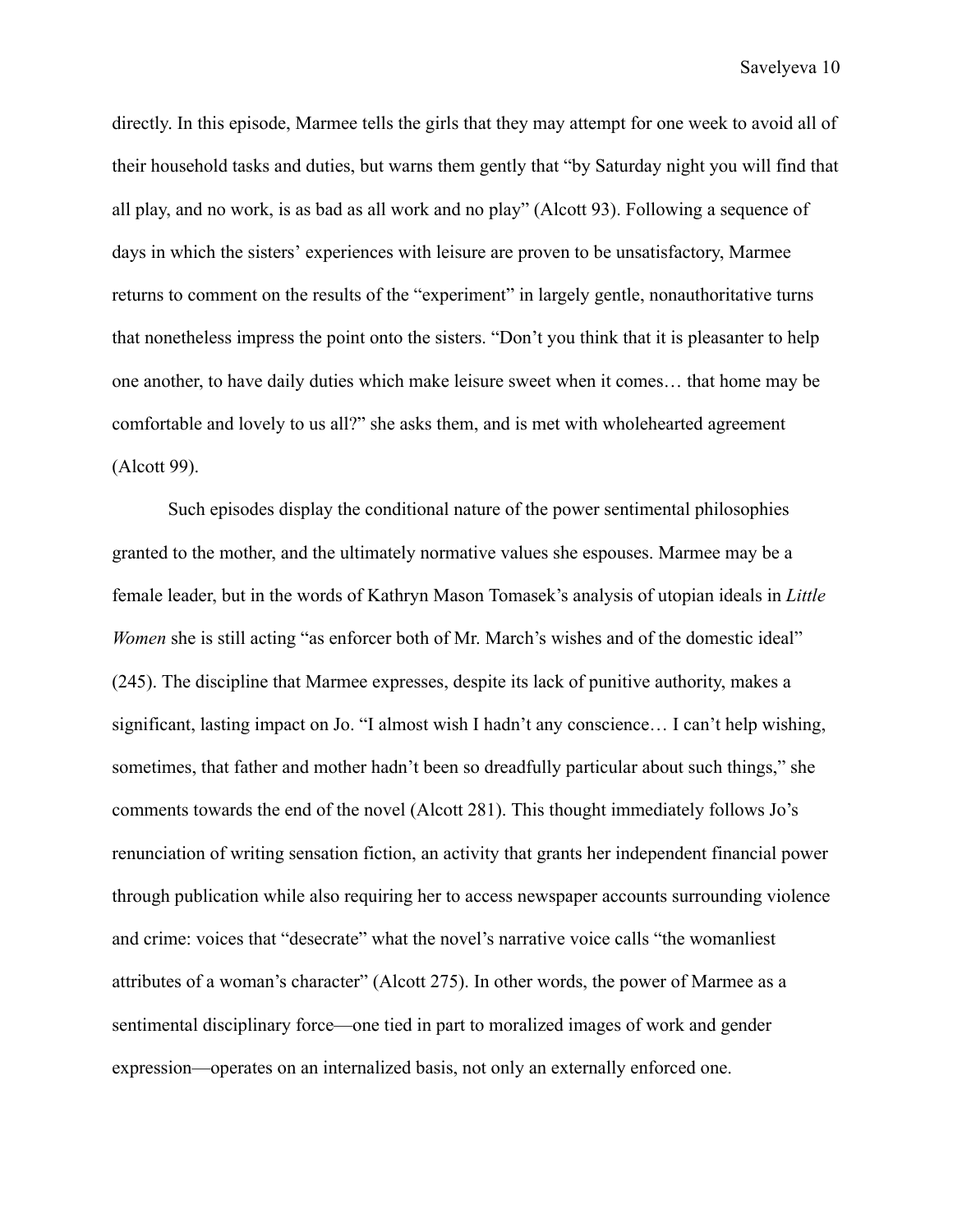There is no room in an ever-shifting frontier setting, where daily farm work is a fact of life, to teach a "lesson" of the sort Marmee communicates to the March sisters. In fact, *Little Town on the Prairie* contains something of a reverse parallel to the "Experiments" chapter: the spring cleaning project that Laura and her younger sisters Carrie and Grace undertake while Ma and Pa take Mary to college. In both cases, a group of sisters are left to run a household they do not possess all of the necessary domestic skills for; the Marches fail and must be rescued, whereas the Ingallses fail initially but must rescue themselves. Their temporary failures are fixed through "work[ing] far into the night… but for Sunday the house was immaculate" (*Little Town* 119-120). Interestingly, the conclusions of both episodes still align: hard work, in both books, is both a moral good and an invaluable tool of emotional containment. In this case, Laura's impulse to clean the house is born from a desire to displace her distress about Mary's absence, and from the sense that "for a whole week, everything was in Laura's charge, and Ma must be able to depend on her" (*Little Town* 116). Thus, for Laura, authoritative discourses surrounding the value of work are, too, tied to the parents. Laura imitates Ma and Pa's modes of a more direct discipline than Marmee's in the same scene: when Grace cries over Mary's absence, Laura snaps out, "For shame, Grace! For *shame!* a big girl like you, *crying!*"despite being on the brink of tears herself (*Little Town* 114). Similarly to the case of Jo and her conscience, the scene acts as a case in which the Ingalls parents' disciplinary models are internalized by their children; Laura's approach to disciplining herself and others mirrors Ma's and Pa's example.

Laura's imitations of Ma and Jo's internalization of "conscience" testify to the overarching power of parental discourse between the two texts, and Jo and Laura's ultimate status, within an arc towards normativity, as narrative successors to their two mothers. This imitation is seen in the progression of Jo and Laura's lives and marriages, not just their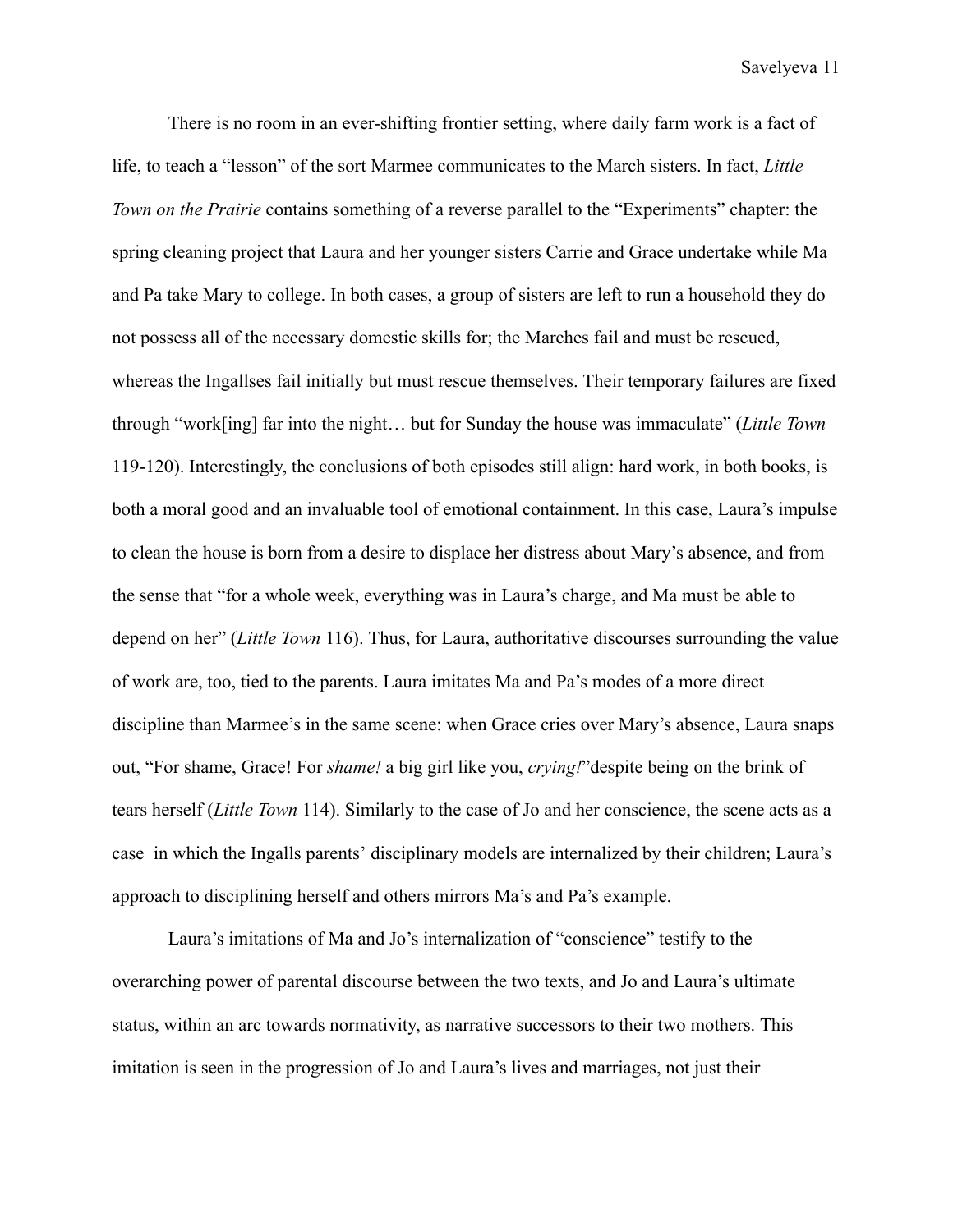approaches to self-discipline. Marmee's philanthropic interests and sentimental didacticism are translated into Jo's desire to start a school for poor boys, while Laura and Ma both get married after a period of teaching school. Marmee and Jo both marry philosophically-oriented, strictly religious men who act as disciplinary, didactic forces in their lives and those of others; Ma and Laura both marry daring, masculine farmers who embody the frontier spirit. The potential towards such acts of narrative inheritance is highlighted by each text's allusion to the idea of the protagonist and her mother having parallel temperaments. In each text this delayed revelation acts as somewhat of a surprise: the stable, conventional figure of the mother is revealed to share common ground with the rasher, more noncompliant protagonist.

In *Little Women*, this revelation unfolds in one of the text's most famous scenes. Following an argument that unfolds between Jo and Amy, Marmee chastises Jo's fury at her youngest sister from a place of understanding, following the model of non-punitive sentimental discipline that unfolds across the text: "I am angry nearly every day of my life, Jo; but I have learned not to show it; and I still hope to learn not to feel it, though it may take me another forty years or so" (Alcott 68). In many ways this scene embodies the liminal status of *Little Women* and its didactic models: on one hand, Jo is allowed to make mistakes without always suffering deadly consequences. As Richard H. Brodhead's scholarship illustrates, *Little Women* is permissive for its time, compared to the other sentimental novels of the nineteenth century. In reference to the societally agreed-upon goals that society sets for adolescent girls, he argues that "Alcott makes a new allowance for, and takes a new pleasure in, the phase where such goals are not yet achieved" (624). On the other hand, of course, this scene is perhaps the most evident example of Marmee's promotion of normative values. Jo's anger is followed by "contrition,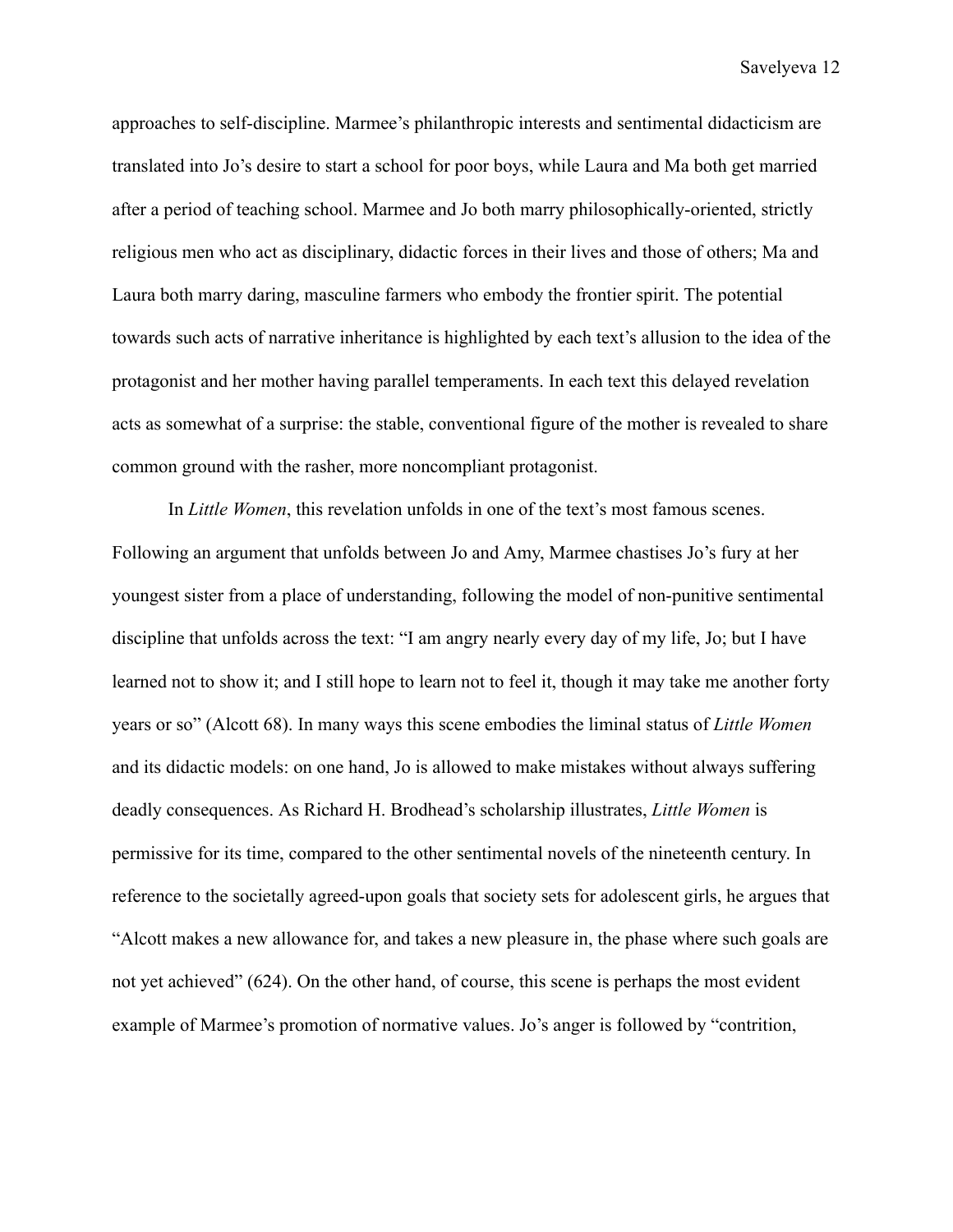repression, and a firm vow to follow in the footsteps of Marmee and never let her anger get beyond a tightening of the lips" (Fetterley 38).

It is also crucial that Marmee's learned acts of repression explicitly take place within a patriarchal setting. In explaining her own journey towards restraining anger, Marmee positions Mr. March as the catalyst and enforcer of her change. Similarly to Marmee's lessons, this enforcement occurs through subtextual, emotionally-grounded acts. She describes seeking to avoid Mr. March's disapproval as expressed through a mere "startled or surprised look," as well as through the more general comparative basis that he "works and waits so cheerfully that one is ashamed to do otherwise before him" (68). At the end of the novel, in the course of describing Jo's experiences with running the Plumfield school, this narrative inheritance as a repressor of feeling guided by a male authority figure appears to have fulfilled itself. In the narration of the closing chapter, Alcott's narrative voice communicates that "Jo made queer mistakes, but the Professor steered her safely into calmer waters" (376), the same way Marmee says she "found it easy to be good" (68) in the presence of Mr. March. Therefore, the aforementioned "particularity" of Mr. and Mrs. March's voices extends into Jo's narrative inheritance; her deviations from gender and womanhood are resolved through becoming her mother.

It appears initially that *Little House* is distinct from *Little Women* in this sphere by means of its emphasis on Laura's identification with her father. Mr. March's feedback on the girls' moral development serves as bookends for *Little Women*'s first volume: its first chapter features a letter in which he hopes that Meg, Jo, Beth, and Amy can "do their duty faithfully, fight their bosom enemies bravely, and conquer themselves…beautifully" (Alcott 17). When he returns from the war in the closing chapters of the novel, Mr. March serves as the authoritative voice that can update the sisters and the novel's audience on their progress; to Jo in particular, he comments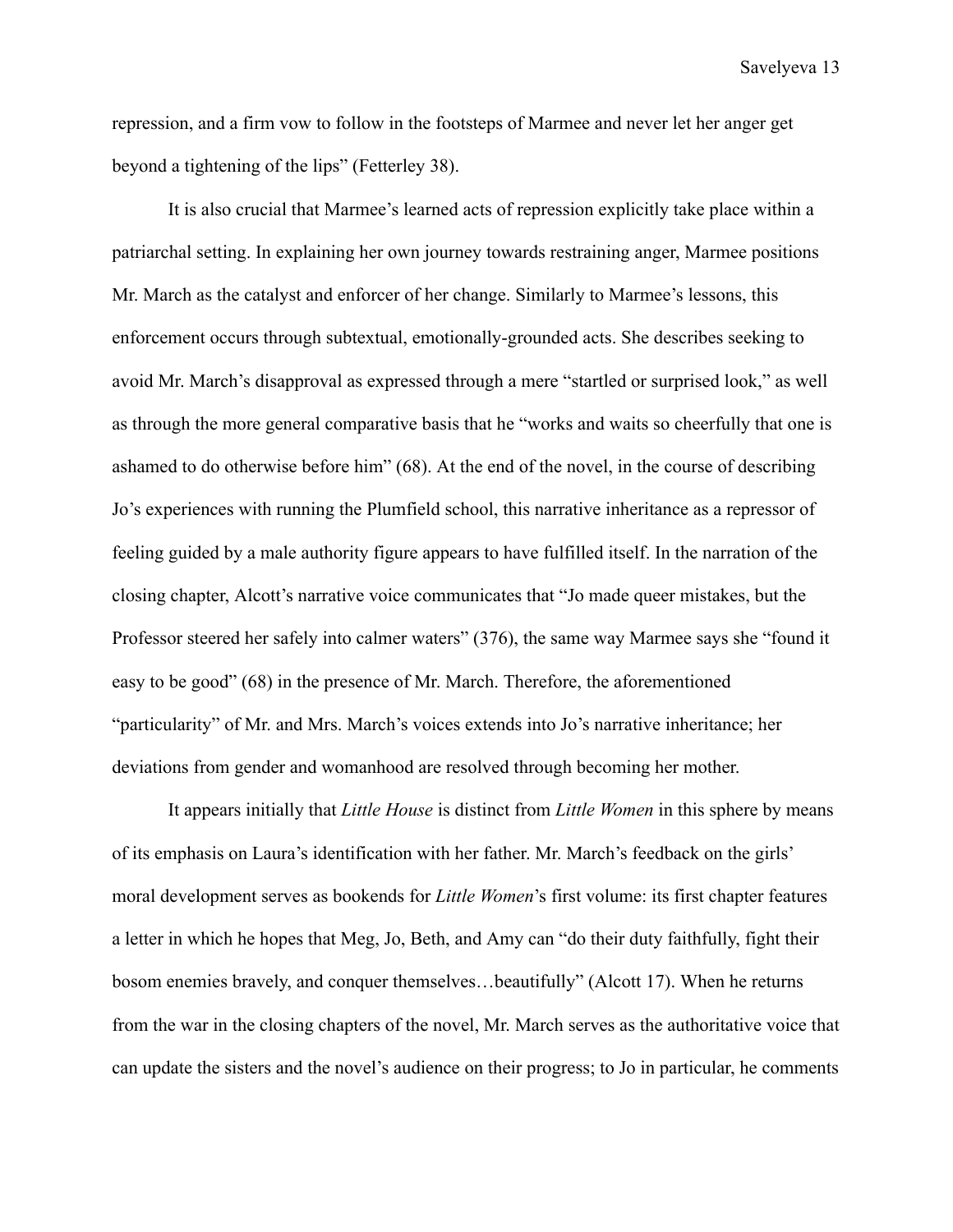on her development into a "a strong, helpful, tender-hearted woman" (176). In contrast, Pa is not *just* a philosophical shaping force of the novels but a physically almost ever-present figure. In fact, Laura is often spatially positioned alongside Pa, a trend seen even in the four De Smet books' beginnings – *Silver Lake* opens on the whole household sick except for Laura and Pa, *The Long Winter* opens on the two of them making hay together, *Little Town on the Prairie* opens on Laura and Pa both working in town, and *These Happy Golden Years* opens on Pa driving Laura to her first teaching job. This emphasis on his beginning the book correlates with a narrative anxiety on the occasions of his absence. When Pa leaves home at the opening of *By the Shores of Silver Lake*, Laura experiences a feeling of profound loneliness and lost childhood, one in which she also unconsciously assigns herself an adult, potentially masculine caretaker's role in Pa's absence: "Now she was alone; she must take care of herself… Laura was not very big, but she was thirteen years old, and no one was there to depend on. Pa and Jack had gone, and Ma needed help to take care of Mary and the little girls" (14). This identification with a masculine caretaker role reoccurs in episodes such as Laura's desire to help with the hay.

Pa, then, is more present in the text than Mr. March; his voice is given space and prominence, rather than serving as a bookend or behind-the-scenes motivator. Nonetheless, Laura cannot "become" Pa: gender categories can be temporarily blurred by the regional unpredictability of the *Little House* books' setting, but they cannot disappear. This can be witnessed as early on as a scene in *Silver Lake* where worker riots unfold across the railway camps, and Pa leaves home to address the situation at a neighboring camp. In the eerie, atmospheric passage that follows, Ma is reconfigured the same way Marmee reconfigures herself by revealing her experiences with anger. Rather than seeing her as a straightforward enforcer of gender norms, Laura and the audience must acknowledge that Ma is bound by them herself: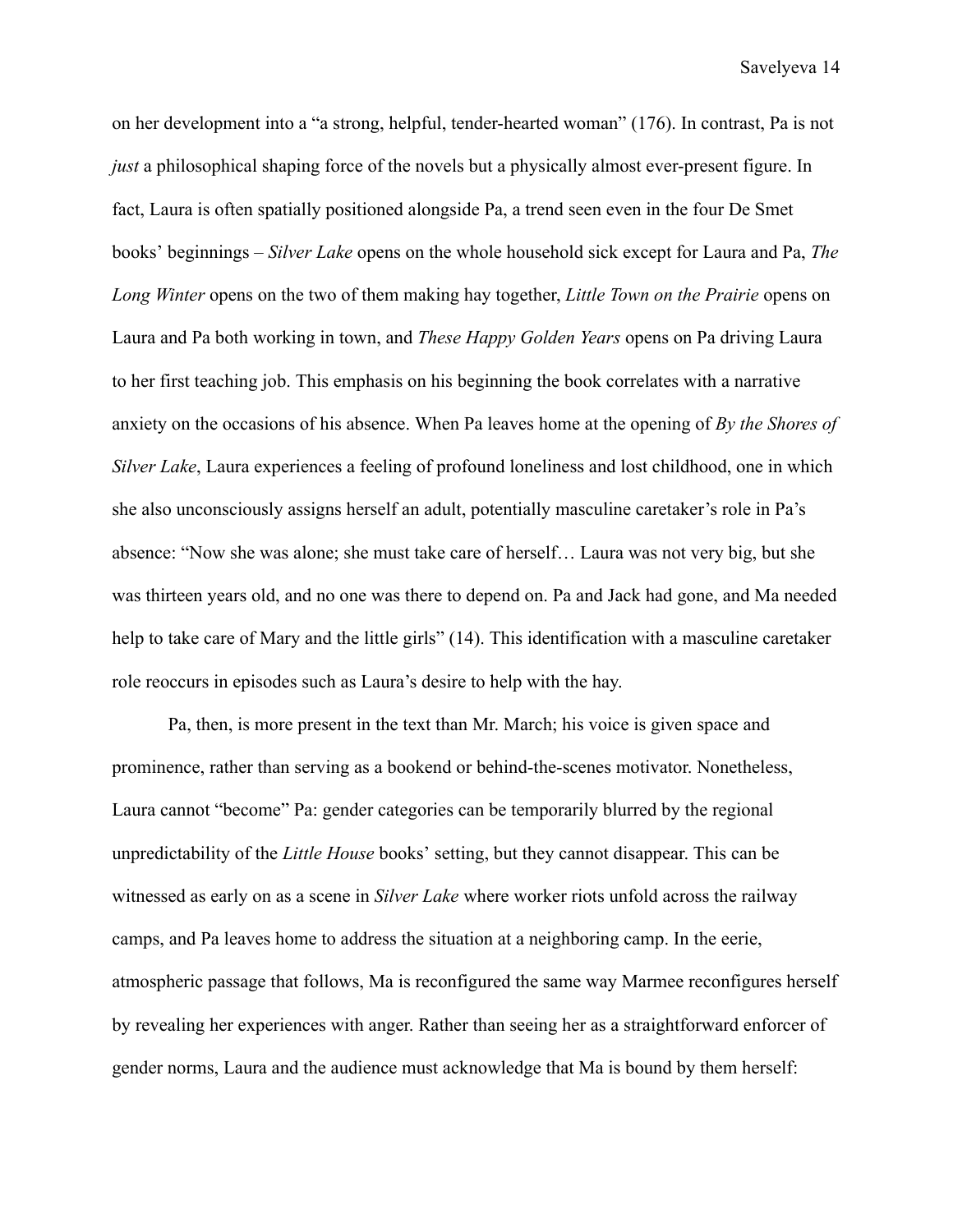"Ma, let me go out and find Pa," Laura whispered.

"Be quiet," Ma answered. "You couldn't find Pa. And he doesn't want you to. Be quiet and let Pa take care of himself."

"I want to do something. I'd rather do something," Laura said.

"So would I," said Ma. In the dark her hand began softly to stroke Laura's head. "The sun and the wind are drying your hair, Laura. […] You must brush it more. […]"

"Yes, Ma," Laura whispered.

"I had lovely long hair when your Pa and I were married," Ma said. "I could sit on the braids." (*Silver Lake* 87)

Ma's self-alignment with Laura's desire to "do something" is potentially surprising from a character who has spent much of the novel aligning herself against Laura's attraction to masculine worlds, or admiration of frontier heroism and bravery. Even as she admits to being bound by the rules of the private and public spheres, Ma reinforces "the narrative possibilities she approves for her adolescent daughter: stay inside, distant from the sphere of male action" (Romines 164). Her specific appeal to marriage and the memory of Eastern white femininity through the criticism of Laura's hair as sun- and wind- dried coincides with the act of stroking Laura's hair, one of the most vividly described scenes of physical affection in the series. Romines describes Laura as "feel[ing] the sensory pull of her mother's agenda" (164). In other words, the maternal criticism Laura has resisted for much of the book is communicated and accepted in the intersecting space of crisis and intimacy. Sentimental pedagogy exerts a hold on Laura here, in the same way it does on Jo: what cannot be internalized through pure criticism is successfully internalized through love and common ground.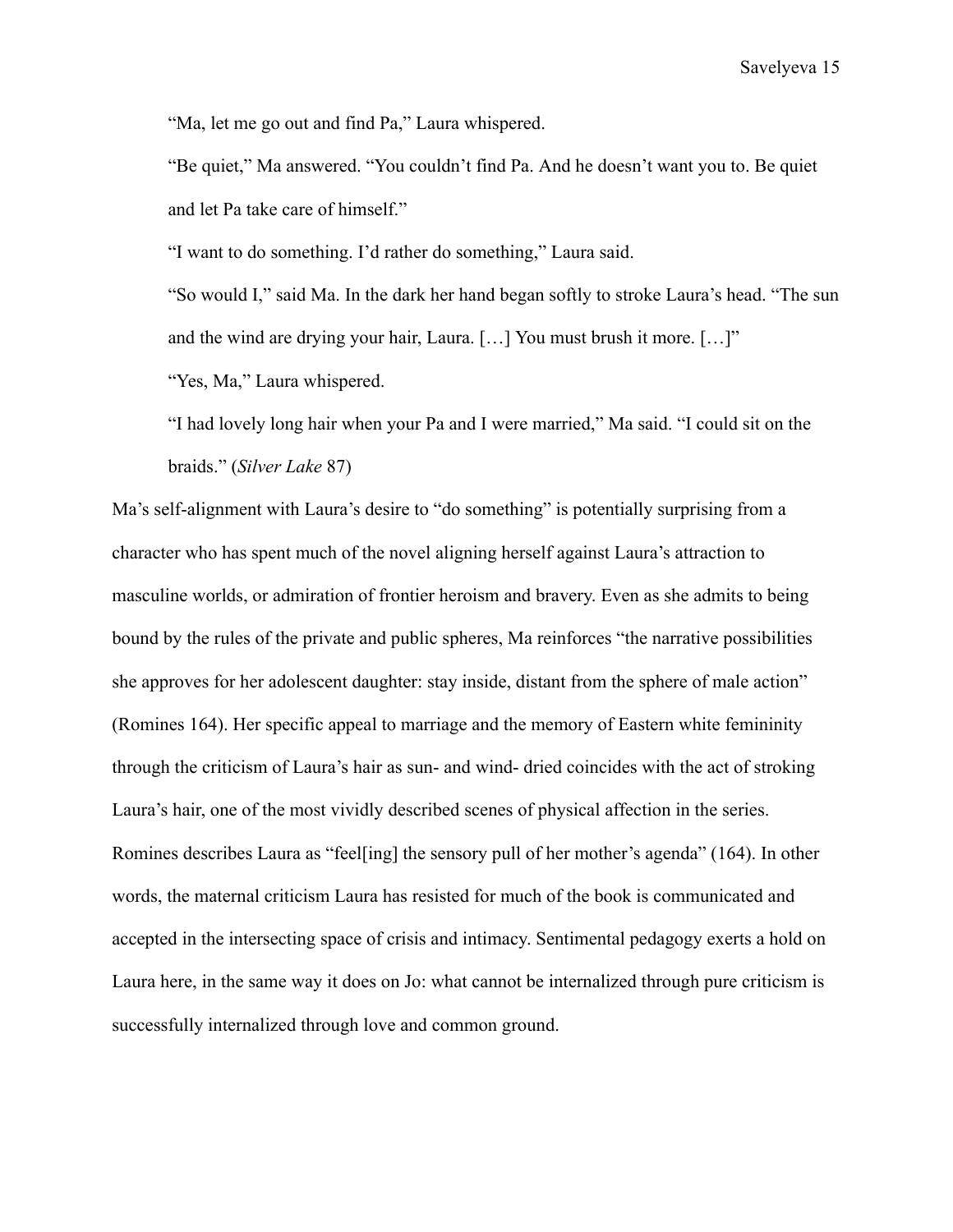A similar moment of alignment between Laura and Ma occurs in *Little Town on the Prairie*, where one of the series' trademark scenes of clothing preparation features a revelation: Ma dislikes sewing. As in the *Silver Lake* scene, Wilder's communication of this domestic work is initially grounded in sensory experience: heat, discomfort, and confinement. The observation on Ma's position comes as a realization on Laura's part, one that echoes Marmee's embrace of repression for the sake of normative womanhood: "Her gentle face did not show it now, and her voice was never exasperated. But her patience was so tight around her mouth that Laura knew she hated sewing as much as Laura did" (*Little Town on the Prairie* 90). In this case, repression is modeled specifically in the context of the indoor "women's" work that Laura hates; her model of feminine destiny can feature a hatred of sewing, so long as she patiently sits through it all the same. Thus, while the relative positionalities of the father differ between *Little Women* and *Little House*, internalizing the authoritative voice of the mother occurs through the same process of coming-of-age, in which Jo and Laura must both acknowledge their apparently unwavering mothers as human beings with desires and "faults" potentially similar to their own.

It is through this process of acknowledgement that both protagonists begin a journey away from emulating masculinity or the father, and towards the final narrative inheritance of the mother's position. Even as Laura and Jo resist arbitrary convention and the forces of gender expression, they internalize and acknowledge both if it is in the form of a trusted and loved authority figure. The contextual fact of sentimental pedagogy furthers this pattern. Sentimentalism makes authority more covert as it is internalized by Jo and Laura: the question of responding to a disapproving glance, of leading by example or experiment, and of identification as a crucial process of coming of age. Identification with the mother is thus a primary vehicle of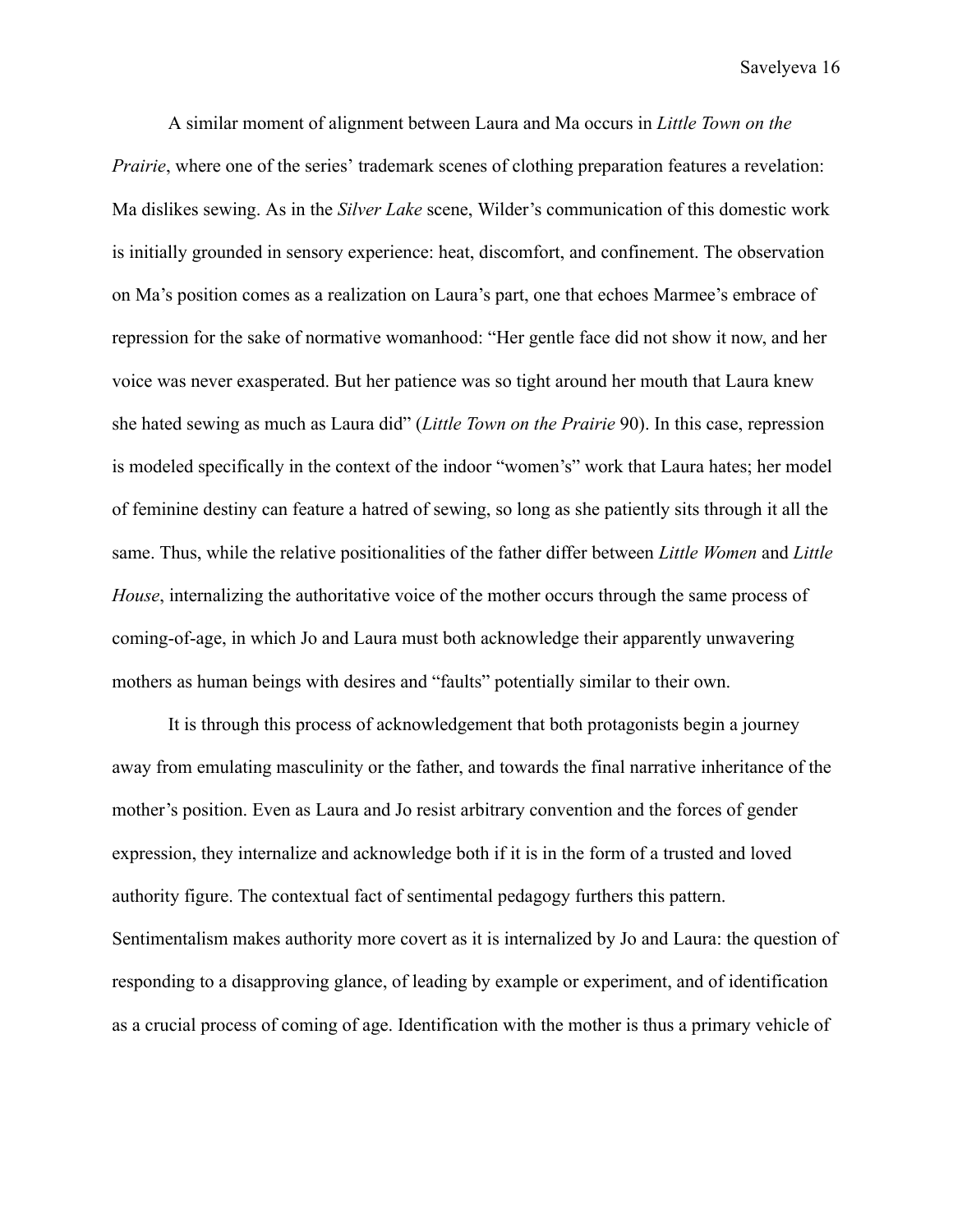sentimental authority as it is internalized by a frequently resistant protagonist: both Jo and Laura grow to acknowledge themselves as participants in a greater history of womanhood.

### **4. "I'm the one that will have to fight and work": Authority and Sisters**

If mothers in *Little House* and *Little Women* assert power over protagonists through the revelation of common ground, the figure of the sister asserts it through ongoing difference. Jo and Laura have three sisters each, one elder and two younger; out of the three, however, one particular sister—Mary in Laura's case, and Beth in Jo's—are particularly crucial vehicles for the protagonist's long-term development. Both Beth and Mary are religiously pious and characterized by a "goodness" that Jo and Laura can admire but cannot always imitate. Both also suffer illnesses that result in lifelong blindness for Mary and eventual death for Beth, with a sentimental emphasis exacted in each case upon the virtue, acceptance, and patience through which each character endures physical suffering.

This emphasis on virtue and goodness means that, more so than the parents or any formal religious authority figure, the figure of the sister is closely entwined in each set of texts with religion as an authoritative force. Jo's father is a chaplain in the Union Army, but he is, as mentioned, largely absent from the text; while the four March girls read the Bible at home and pray frequently, they are never depicted attending church. The Ingalls family does go to church, but the church fails to act as primary disseminator of religious authority. The De Smet books' primary minister character, the Rev. Brown, fails to act as a force of religious leadership from Laura's perspective: in fact, the very end of *These Happy Golden Years*, ostensibly the novel in which Laura is closest to normative adulthood, depicts Laura sitting in church and "wishing... that he could say something interesting" (260). In that very scene, Mary's status as the voice of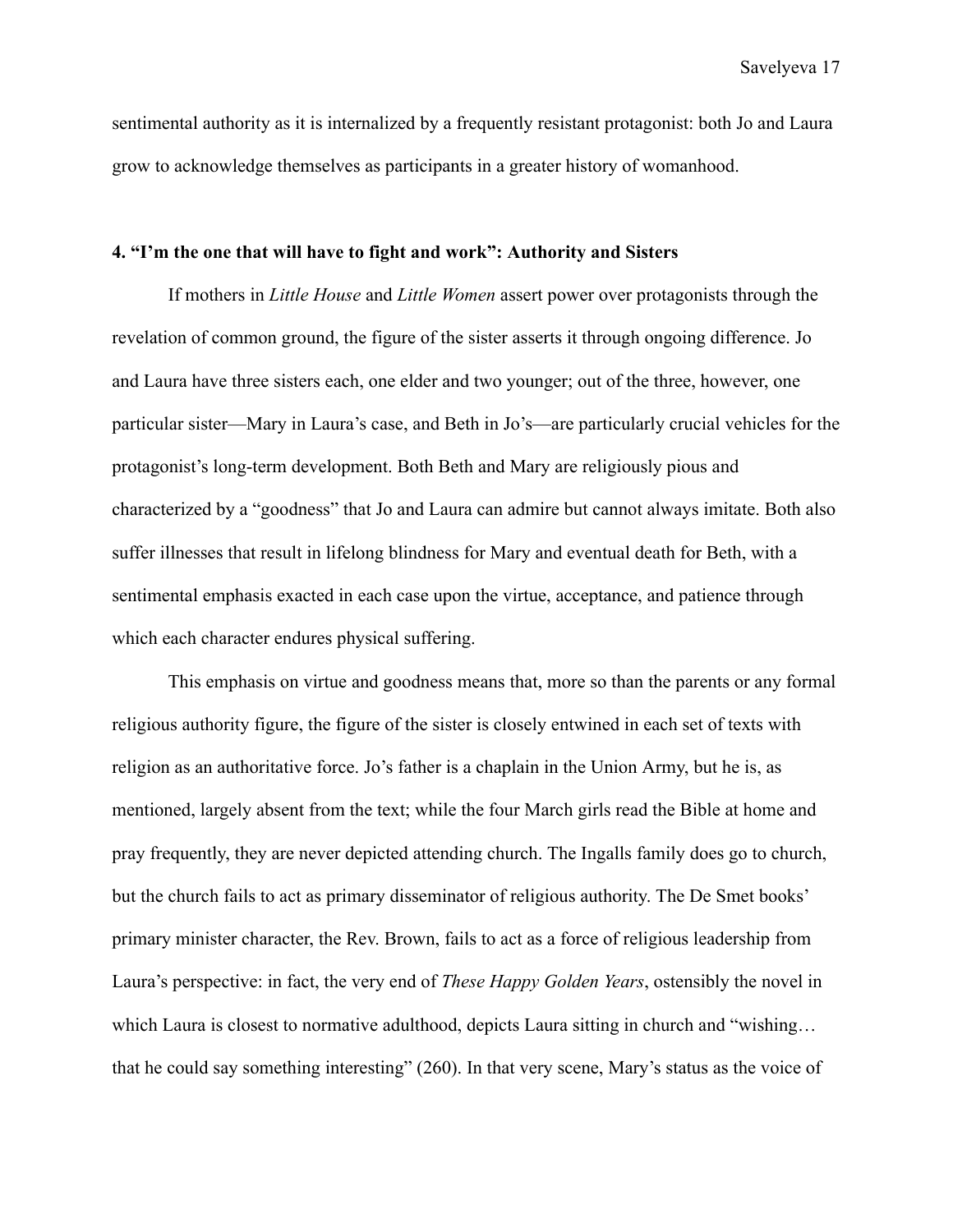religious authority occupies the position of a simple taskmaster: she asks Laura after the episode is over, "Will you never learn to behave yourself properly in church?" (*Golden Years* 262).

Mary's outward goodness, however, matures over the course of the series. Rather than a simple enforcer of outside authority, she becomes the closest Laura has to a spiritual leader, a role in which she mirrors Beth's role for Jo. Proehl's commentary on Laura and Mary can also be applied to Beth and Jo: "they are prone to feelings of guilt and compulsively evaluate their own state of 'goodness'" (73). A particularly telling scene of this sort occurs at the end of the first volume of *Little Women*. When Meg mentions Heaven, Beth laments that seeing it "seems so long to wait, so hard to do; I want to fly away at once, as those swallows fly, and go in at that splendid gate" (Alcott 117). Quick to position herself as morally lesser than her sister, Jo answers, "You'll get there, Beth… no fear of that… I'm the one that will have to fight and work, and climb and wait, and maybe never get in after all" (117). Parallel depictions of such a positionality occur in *Little House*. In *The Long Winter*, for instance, the sisters play a game in which they compete to see who can remember the most Bible verses by heart. Mary is previously acknowledged as the best in the family at this game; thus, when Laura gives up first, the family expects by default that Mary's won. Instead, Mary admits that they're tied, since she can't remember another verse either. Laura reacts to the episode with a morally-charged sense of shame: "Laura was ashamed. She had tried so hard to beat Mary at a game, but no matter how hard she tried she could never be as good as Mary was" (*The Long Winter* 128).

In both texts, the gender non-conforming protagonist has a sense of herself as morally lesser than her sister. The results of this positionality, as well as Beth and Mary's ability to wield religious discourses, are not limited to passive guilt. Rather, in contrast with the gradual and steady influence of the mother, these traits in each sister combine with forces of disability and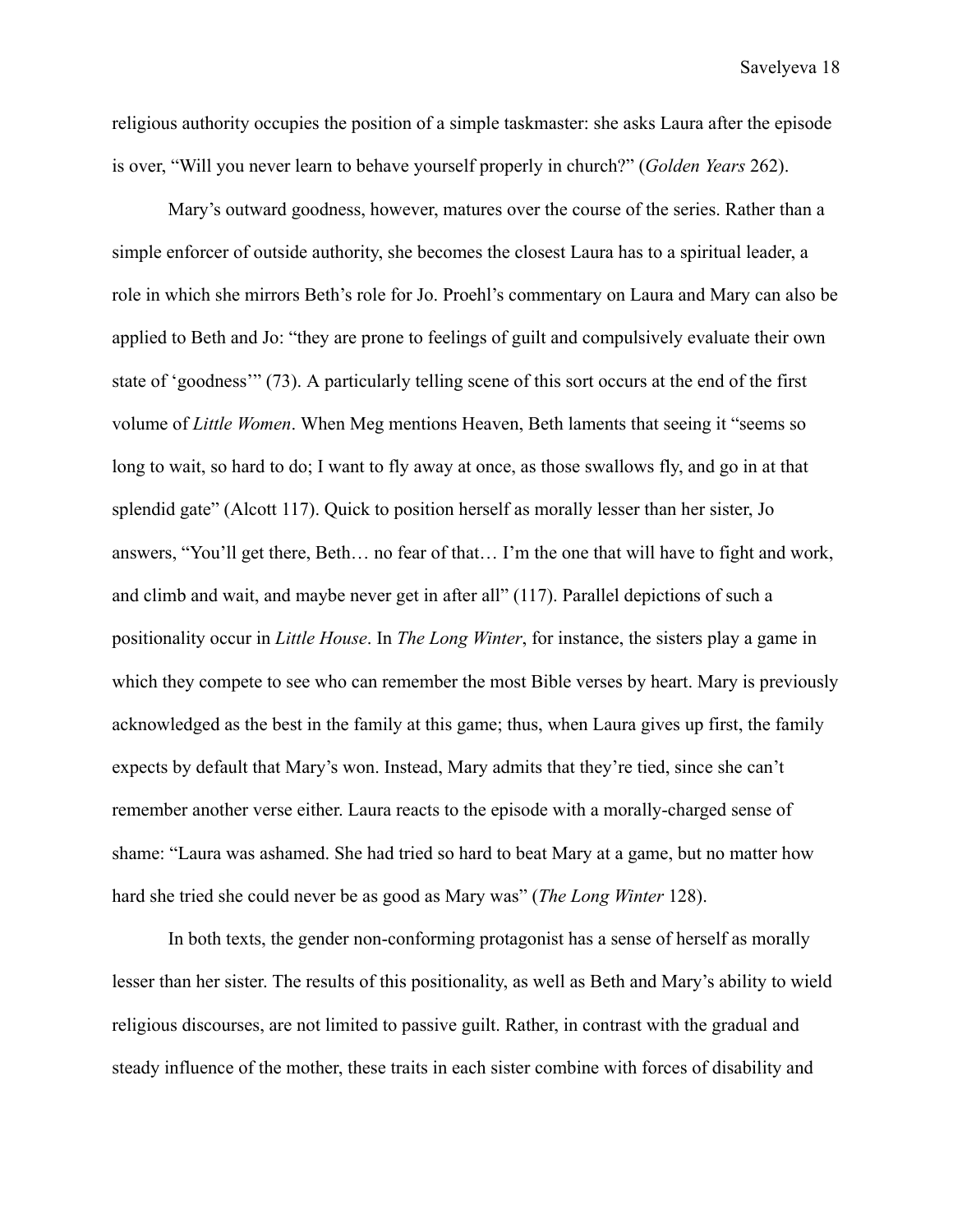illness to enact dramatic transformation. In her history of American tomboy literature, Renée M. Sentilles points to the role of disability as punishment in less-enduring works with gender nonconforming protagonists, pointing to a trend in which "curing girls of their boyish rebellion through dire and faithful consequence became nearly as popular as curing them through marriage" (66). In other words, gender-nonconforming protagonists frequently suffer painful illness or injury as a direct result of their gender nonconformity, thus creating a pathway towards traditional femininity. This straightforward structure of punishment is alive to a certain point in *Little Women*, though the punishment is the suffering of others rather than the suffering of the protagonist; Beth's initial illness can be read as "Jo's fault" due to resulting from an argument as to who will see to the Hummels, the poor immigrant neighbors by whom Beth is infected.

Laura's own transformation comes about through a combination of guilt, admiration, and practicality: the aforementioned scene with the Bible verses results in Laura's realization that "for the first time Laura wanted to be a schoolteacher so that she could make the money to send Mary to college. She thought, 'Mary is going to college, no matter how hard I have to work to send her'" (*The Long Winter* 129). Shame over Mary's perceived greater internal goodness acts as part of a process in which "Laura's continual self-scrutiny, encouraged by parents and other authority figures, becomes an internalized force of social normalization" (Proehl 74). The transformative power of Beth's illness, meanwhile, is even more dramatic than that of Mary's blindness, because Jo's gender conformity is explicitly Beth's dying wish. In a telling alignment of writing and physical mobility in the public sphere as related noncompliant desires, Beth says, "You must take my place, Jo, and be everything to father and mother when I'm gone… you'll be happier in doing that, than writing splendid books, or seeing all the world; for love is the only thing that we can carry with us when we go" (Alcott 327).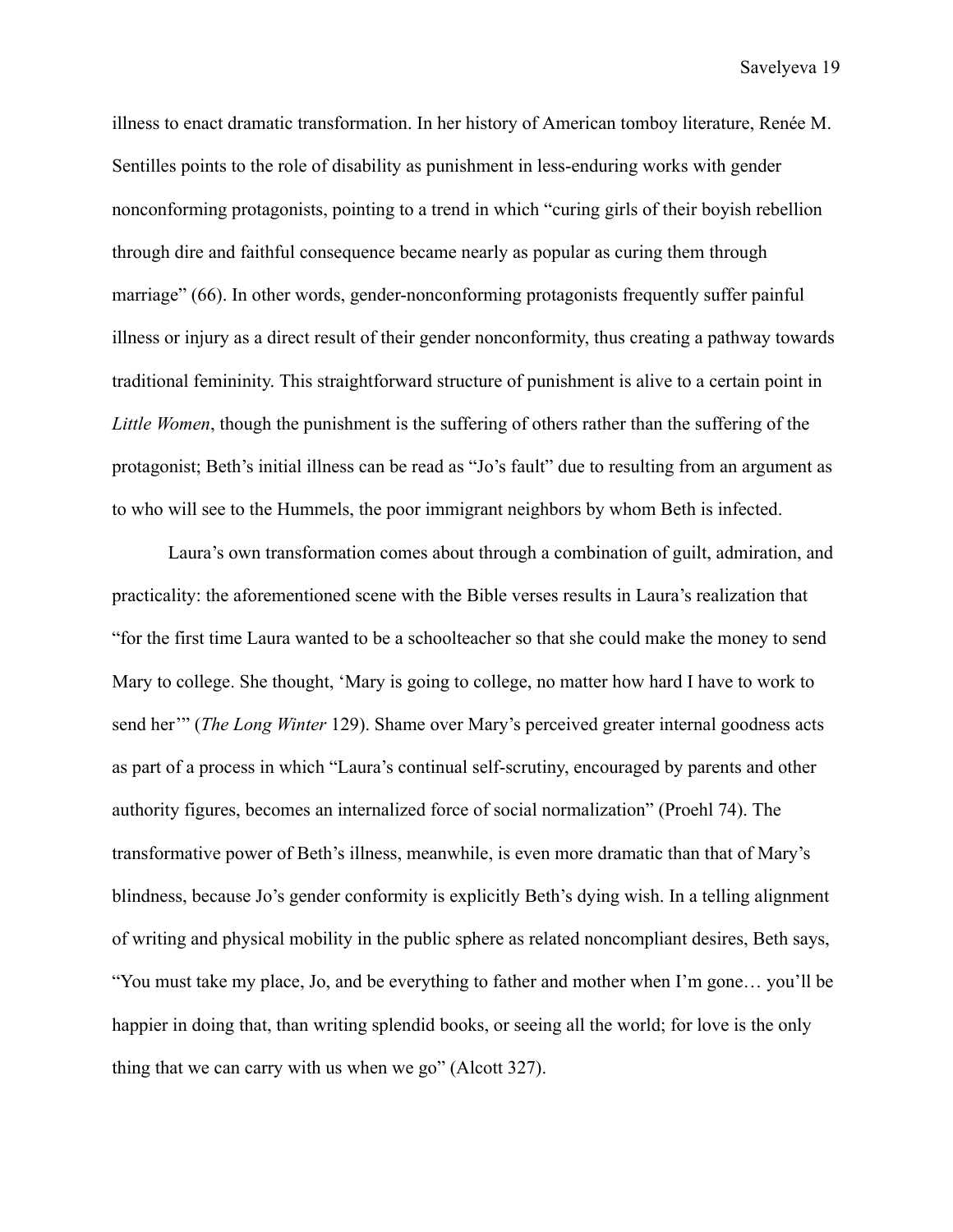The degree of conservatism in this explicit textual call for Jo to "take Beth's place" has been read in various ways. Angela M. Estes and Kathleen Margaret Lant's "The Horror of *Little Women*" goes as far as to claim that "Alcott's true victim is Jo; Alcott has, in fact, killed the self-celebratory Jo and replaced her with the self-effacing Beth" (578). Sentilles reads the dynamic between the two more optimistically, saying that, despite Beth's "convincing Jo to impose the kind of feminine control she has hitherto resisted and avoided," Jo "remains masculine in her drive to act rather than influence" (52). Both critical works nonetheless share the feeling that Beth's illness and death are a site of profound transformation for Jo, a character who has resisted change for much of the text. Laura's transformation is less motivated by any direct request, but nonetheless significant; from somebody who balks at the idea of teaching school in *By The Shores of Silver Lake*, she has come to accept and often enjoy it by the end of *These Happy Golden Years*. As late as the final school Laura teaches in this novel, she returns to the idea of supporting her family and Mary's college education through teaching with pleasure and pride.

In the shared figures of the parents and the sister, a crucial common undercurrent connects the way authoritative voices impact Jo and Laura: while they cannot be influenced by social standards they find arbitrary—their time's "myopia," to use Proehl's word—they are inevitably influenced and transformed by the forces of familial love. In this way the function of authority in each text reinforces the influence of sentimentalism. Not only is the family a social force in the instatement of national-level values like normative womanhood; familial love is in certain ways the only method through which such values can be successfully imparted, fulfilling the family's sentimental-era role as a moral center opposed to society.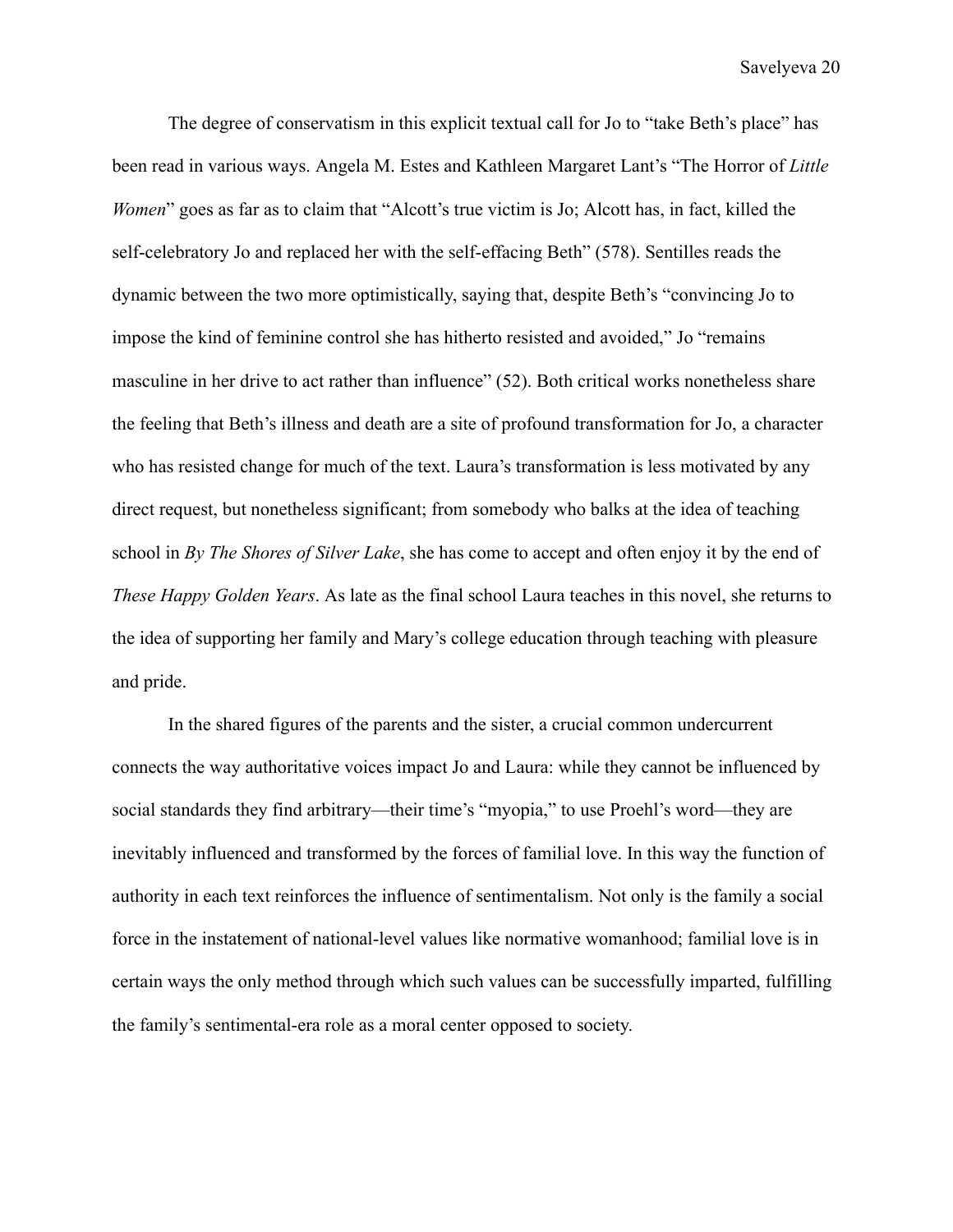#### **5. "Everybody's Born Free": The Nation and the Schoolroom**

If the role of the family can in many ways be neatly paralleled between the two texts, the national-level authority the family enforces is less consistent between the two. Both texts are intimately concerned with the instillation of "values" on the familial level; both take place in distinctly American historical periods and settings, and are thus informed by national-level ideologies. Nevertheless, the Ingallses engage with the nation they live in explicitly—far more explicitly than the Marches. *Little Women* is concerned with an aspirational Utopian vision of the American family; its values of hard work, philanthropy, and religious faith project ideal American values through the smaller scale of the March family. To a certain extent, *Little House* operates in a similar way. Written during the Great Depression, the books are frequently read by critics and casual readers as idealized paeans to American self-reliance, as witnessed through the Ingalls family. But *Little House* contains what *Little Women* does not: larger-scale, abstract American values as they are received and internalized by the American family. This disparity is interwoven with the respective families' engagement with schooling and community, with schooling acting as a primary vehicle through which national-level values come to light.

One of the most visible occurences of national values in *Little House* is the Fourth of July celebration in *Little Town on the Prairie*, the De Smet novel that most consistently involves the public sphere. Firstly, aligning with the pattern of attention to regionalism, Wilder depicts the entirety of the patriotic speech a citizen of De Smet makes, the syntax and ideology of which is deeply informed by the non-normative forces of Western regionalism, almost approaching what *By The Shores of Silver Lake* calls "rough language" (76): "Yes sir! We licked the British in 1776 and we licked 'em again in 1812 and we backed all the monarchies of Europe out of Mexico and off this continent less than twenty years ago" (*Little Town* 72-73). His speech is followed by a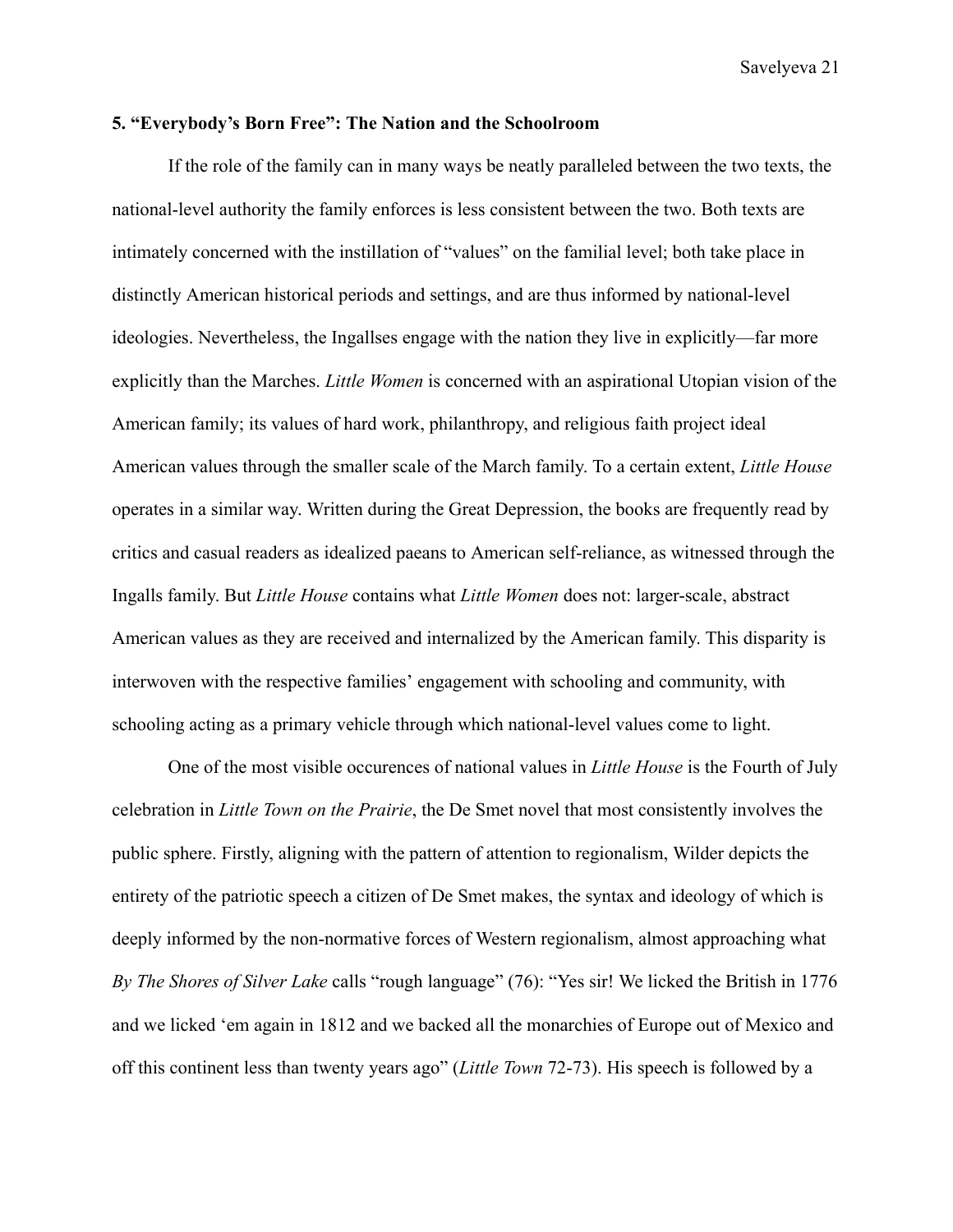reading of the Declaration of Independence, and then a singing (spearheaded by Pa) of "My Country, 'Tis of Thee." In a characteristic pattern wherein emotional truth is revealed through song across the *Little House* series, this scene serves as a sight of personal epiphany for Laura. Synthesizing the two texts, she interprets her family's sense of personal responsibility through the lens of patriotic ideology:

She thought: Americans won't obey any king on earth. Americans are free. That means they have to obey their own consciences. No king bosses Pa; he has to boss himself. Why (she thought), when I am a little older, Pa and Ma will stop telling me what to do, and there isn't anyone else who has a right to give me orders. I will have to make myself be good. (*Little Town* 76)

It is noteworthy here that American ideology is intertwined closely both with the familial authority Laura still defers to, and with the religious authority around which she structures "goodness" in her dynamic with Mary.

If *Little Town on the Prairie* begins with Laura's internalizing national-level authority in the public sphere, it ends with her disseminating the same, specifically in the context of schooling. The culminating event of the novel is Laura and her friend Ida's star positions in De Smet's school exhibition, in which they are tasked with reciting American history from memory. Romines analyzes this scene at length, referencing it as a "rite of passage in which Laura proves herself as mouthpiece and enforcer of prevailing U.S. culture through the recitation of sanctioned history... before an overflow audience in the 'sacred' space of the community church" (201). Power and authority act in several interweaving ways within this scene. On one hand, Laura takes on the power of wielding an authoritative voice: every eye in the room, including older male eyes, is on her, and it is in her hands to impart the narrative of U.S. history to them. On the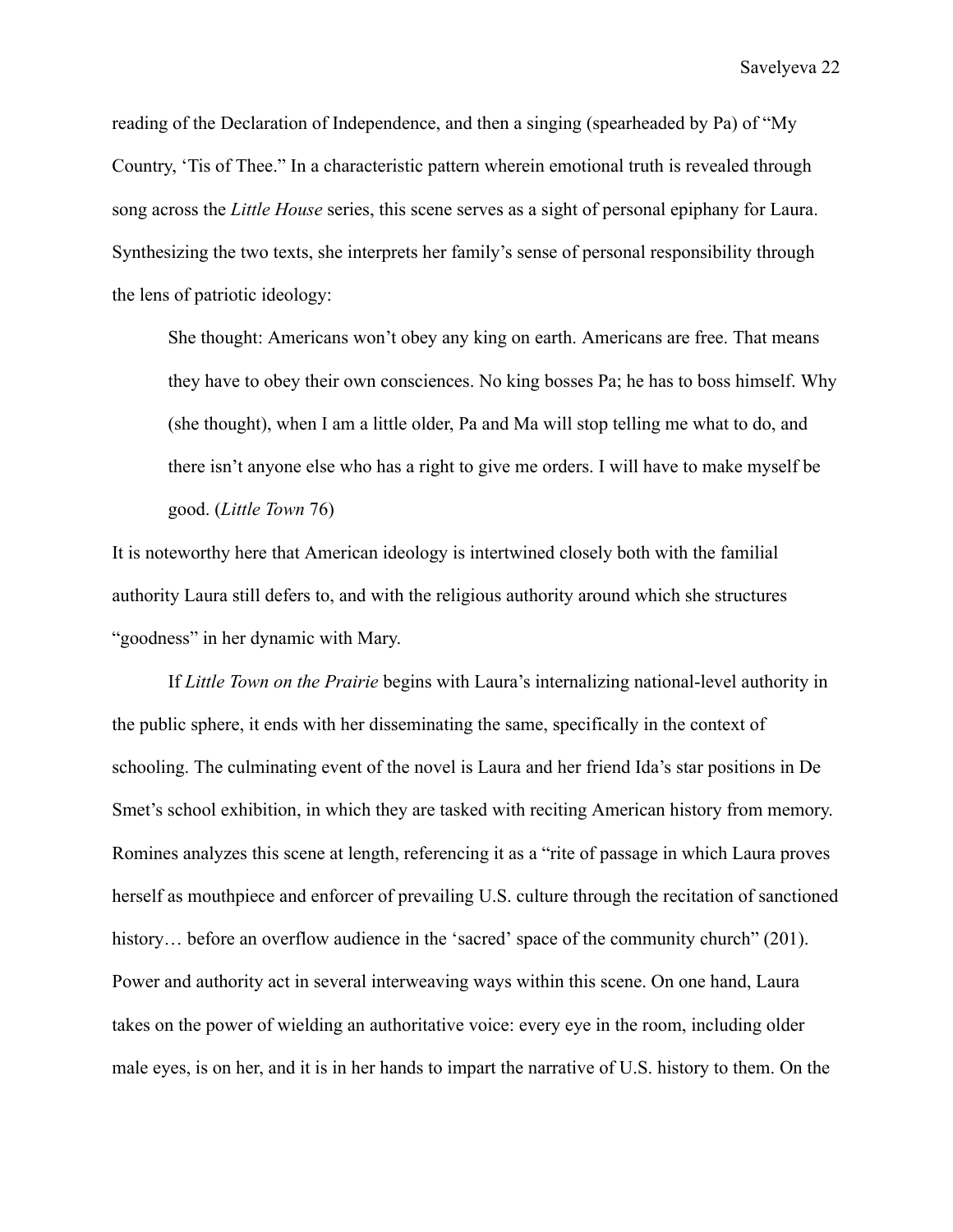other hand, the history she imparts is still within patriarchal interpretive authority. Before the exhibition starts, Mr. Owen, the teacher who has set her with the task, instructs her to borrow his pointer to guide the audience by pointing to pictures of U.S. Presidents that are being hung up on the wall: "When you come to George Washington, take up the pointer, and point to each President as you begin to speak about him" (286). In other words, Laura borrows a male facilitator's tool to guide an audience through male actors.

Finally, Laura is also wielding her own authority as a white settler of the West. In the same way the Fourth of July speaker asserts white authority to rewrite the Mexican-American war as the act of standing up to European despots, it falls within Laura's normative national duty to frame U.S. history as a site of white heroism and birthright. The two speeches, though different in setting and cadence, have significant thematic overlap: Laura discusses "the new vision of freedom and equality in the New World" (291-292) and "the war against tyranny and despotism" (292). Tellingly, her section of the speech concludes with an allusion to the frontier history she herself partakes in: "Then the first wagon wheels rolled into Kansas. Laura had finished. The rest was Ida's part" (293). Laura's speech is thus in part structured to mythologize the settler project that every person in the room partakes in, positioning it alongside acts of heroically-coded military struggle and national self-definition. The larger purpose of the initiation ritual becomes clear in the final, transitional chapter of *Little Town on the Prairie*. Laura's performance in the school exhibition directly enables her to assume her first schoolteacher position. In other words, her public adherence to dominant national-level values qualifies her to convey the narrative of American history in the classroom, disseminating these ideologies to a new generation growing up in settler society.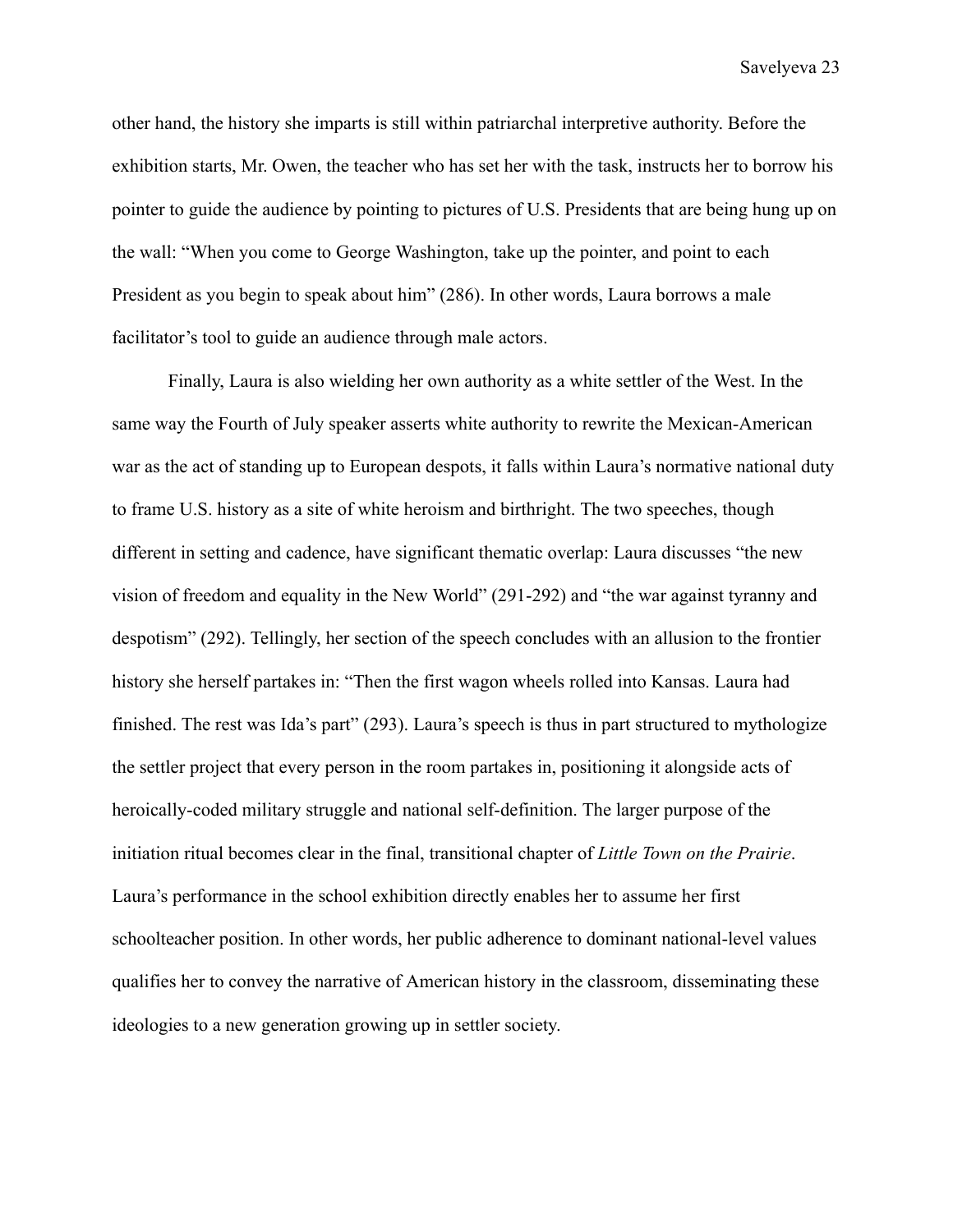The relationship between schooling and national-level values is less immediately evident in *Little Women*. In its characteristic mistrust of spaces outside the Utopian space of the home, for instance, the text is suspicious of Amy's school (she is the only one of the four sisters who attends). Mrs. March comments after Amy is punished at school that "I dislike Mr. Davis' manner of teaching, and don't think the girls you associate with are doing you any good" (*Little Women* 61). The difference between schooling in the two texts thus mirrors the distinction in their approach to national ideology: the Ingalls family internalizes and takes up the dissemination of national-level values, while the March family expands its utopian vision outward. The dissemination of large-scale values through schooling nonetheless shapes the philanthropic project that ends *Little Women*. This project is Plumfield, a school for young boys meant to convey the same sentimental lessons that Marmee's model of authority had previously conveyed to Jo. Jo's narrative inheritances from Marmee and assumptions of the maternal are reflected in her description of the project: "a school for little lads—a good, happy homelike school, with me to take care of them and Fritz [her husband] to teach them" (374). While Laura quits teaching school to get married, the text of *Little Women* closes with Jo's national and familial projects intertwined: Marmee's birthday is being celebrated at Plumfield, a school administered by a married Jo, surrounded by its students. Even in the conventionally extrafamilial space of the school, then, sentimental family structures continue, rendering Plumfield an extension of Marmee's – and now Jo's – authoritative domain.

Jo's assumption of schoolroom authority is precipitated by the fate of her relationship with Laurie. Even as much as Laurie's friendship with Jo often occupies a sort of temporary, androgynous safe space away from the authority figures that structure their lives, it is Jo who frequently reminds Laurie of his familial duties, as when she refuses to run away to Washington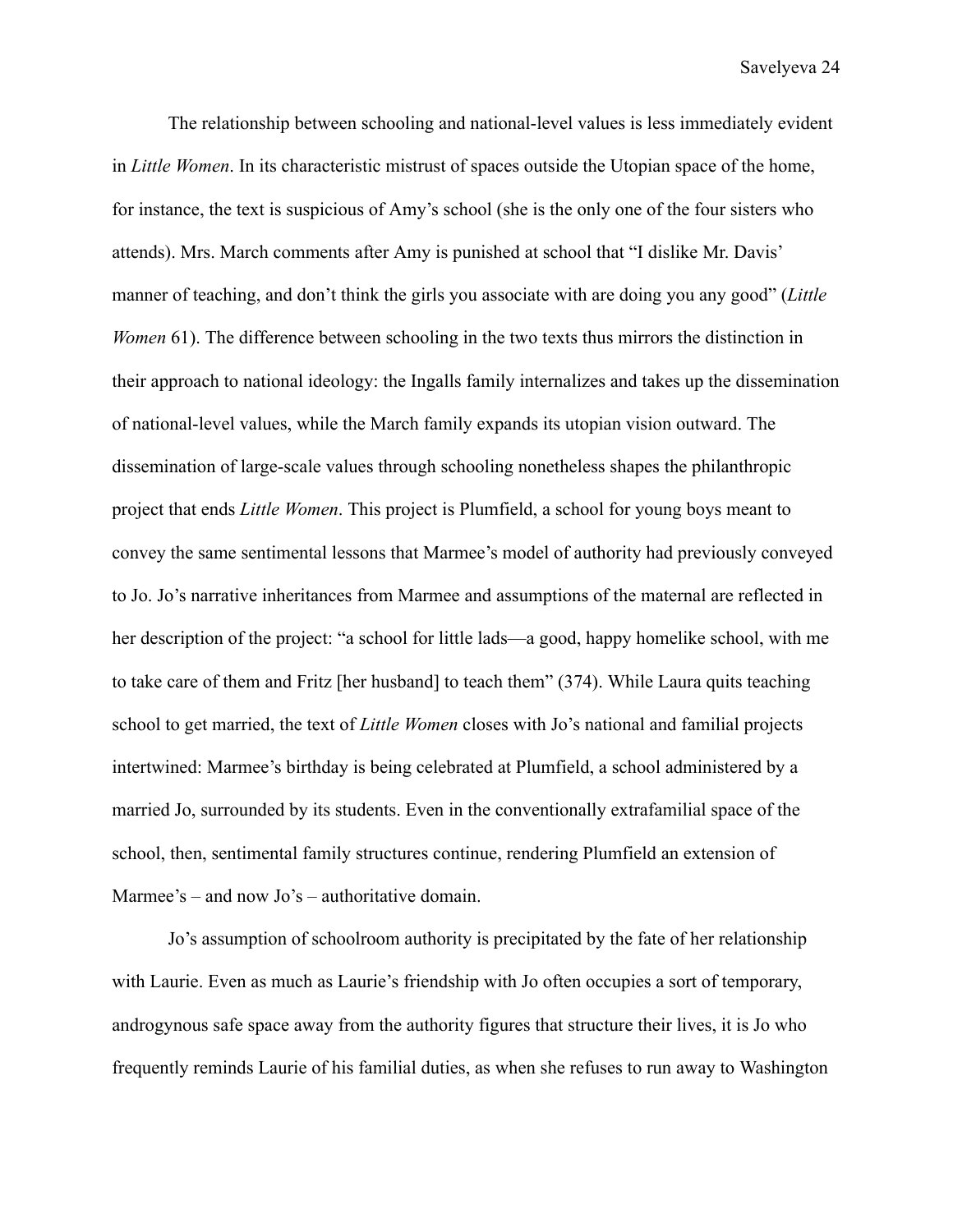with him. Her familial penchant for didacticism through love ultimately, too, conveys certain national-level ideologies: temperance, personal responsibility, duty to parental figures. When he proposes to Jo, Laurie summarizes the years of their friendship as a series of renunciations: "I worked hard to please you, and I gave up billiards and everything you didn't like, and waited and never complained, for I hoped you'd love me, though I'm not half good enough—" (Alcott 285). This proposal is a turning point for their friendship, as Jo rejects Laurie on the basis that they are "too alike" (285); at the end of the novel, their renewed friendship is restructured by Jo to center didacticism. In proving her capacity to act as a teacher for young boys, Jo takes direct credit for 'guiding' Laurie, asking with an almost maternal affect, "haven't I brought up one boy to be a pride and honor to his family?" (375). Therefore, national-level values and the presence of their dissemination are not absent from *Little Women*; they are, however, unspoken, manifesting through interpersonal relationships rather than formal schoolroom structures. Through framing Laurie as her first student, however, Jo transfers these interpersonal models of development into a larger-scale project. The March model of American masculinity, which gels with the Northeastern Protestant values of the time—duty, responsibility, self-restraint—is pioneered in *Little Women* through interpersonal didacticism, but expanded into a classroom context.

Laura, too, inherits her mother's models of authority and puts them into didactic practice. Much is made from the start of the novels of Ma having once been a teacher, and this shared profession is most clearly expressed between the mother and daughter in the opening of *These Happy Golden Years*. After having to face a difficult student, Laura returns home for a weekend and asks Pa and Ma for help. Pa's advice is grounded in national authority and ideologies of self-determination. "Brute force can't do much," he tells her, "Everybody's born free, like it says in the Declaration of Independence" (*Golden Years* 54). Ma's insight, in contrast, is a great deal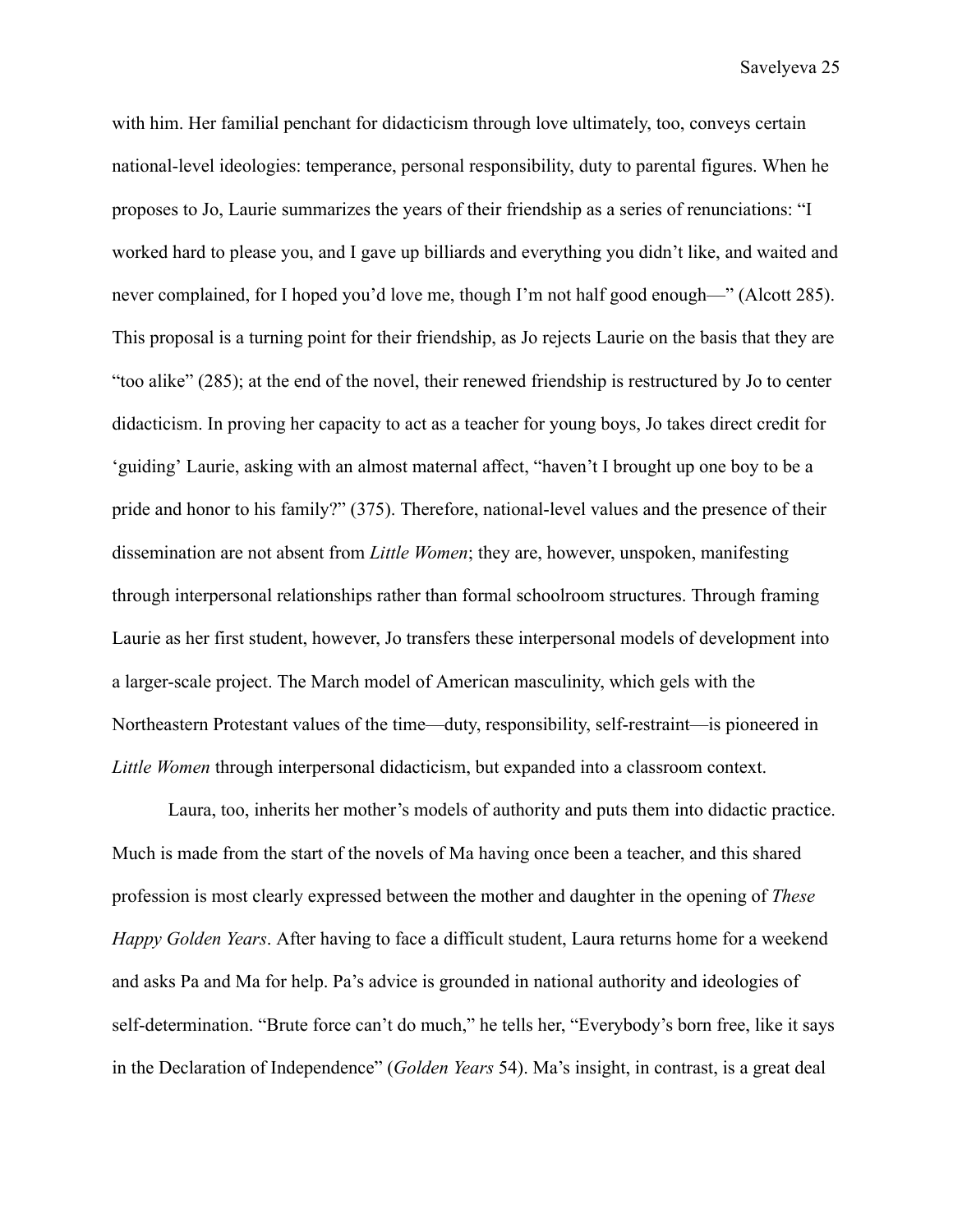more specific, and broadly resembles the "experiments" initiated by Marmee in their covert, indirect nature: "I'd give way to Clarence, and not pay any attention to him. It's attention he wants; that's why he cuts up. Be pleasant and nice to him, but put all your attention on the others" (54). Mirroring Marmee's sentimental pedagogies, Ma suggests using covert feminine power to assert dominant values. In Proehl's reading, this episode is an explicit moment of maternal narrative inheritance; Laura takes up a "strategy of disciplinary intimacy, a combination of withholding affection and then rewarding with love," and "uses some of the same disciplinary methods on her students that her own parents used to control her tomboy behavior" (88).

Ultimately, then, Laura and Jo's status as schoolteachers end with them in similar places: inheriting their mothers' sentimental disciplinary methods, which they internalize through familial love rather than coercion, the stage is set for them to enact the national projects of education; for Laura, temporarily, and for Jo, as a life's work. The process of "teaching" is explicitly tied to national-level ideologies in the case of Laura, and implicitly in the case of Jo.

## **6. "We should always be careful to say exactly what we mean": Authorial Voice**

It is then clear that Laura and Jo are transformed by the intertwined forces of familial-scale and national-scale authority, ultimately internalizing these authoritative voices as they impact personal relationships (like Jo's with Laurie) and community roles (like that of schoolteacher). It would be a mistake, however, to position "teacher" as the single uncontested identity of either protagonist, particularly at the start or center of either narrative. This is most evident for Jo, who (aside from her moments of 'schooling' Laurie in moral behavior, which are paralleled by Meg and the rest of the Marches, and fairly decentered in the center of the book) positions herself for the vast majority of the text not as a teacher but as a writer. The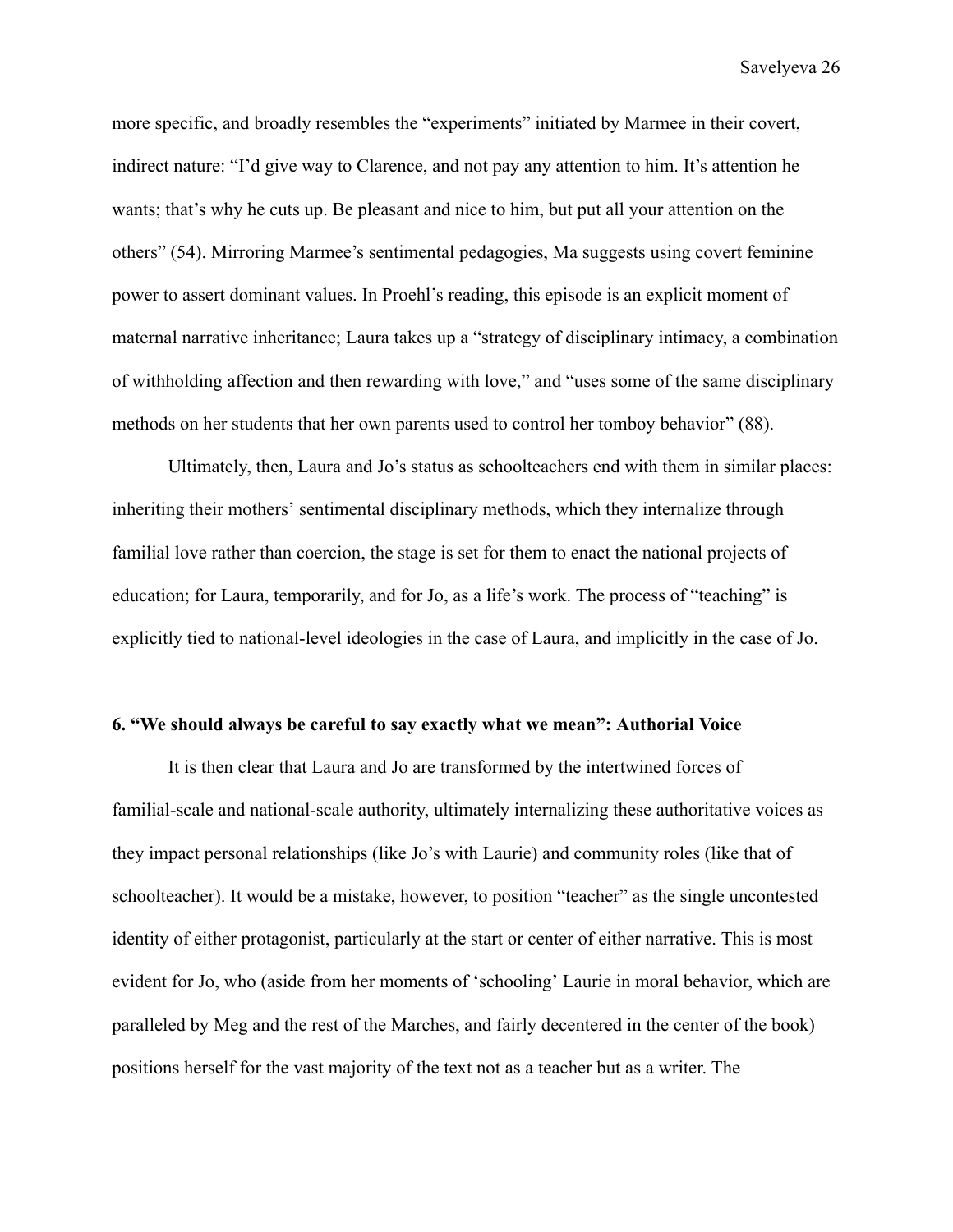development of her writerly voice, as well as the evident pleasure Jo takes in the act of writing and publication, is given ample narrative space within the novel; in fact, it is the ambition to be a famous writer that Beth, in her dying moments, asks Jo to give up. The alignment between "writing splendid books" and "seeing all the world," desires made parallel in Beth's dying comments, is a resonant one: authorship and physical mobility grant Jo nonfeminine power, transporting her outside of her prescribed spheres. Beth's request also draws attention to the fallibilities of writerly voice as a form of resistance to authority. In both texts, authoritative voices seek to school the expression of an independently-developed writerly voice, thus complicating its initial status as a site of resistance.

The text of *Little Women* contains enough tension between Jo's writerly career and her eventual marriage that this tension is noted and responded to by readers. These two threads have been categorized as "the quest plot (in which Jo becomes the model of independent womanhood and literary achievement) and the marriage plot" (Quimby 5). Readerly identifications with one plot or the other are defined by their variability, indicating the affective textual power of both. The "quest plot" is certainly set out as the center point of Jo's story arc at the point that the novel starts; the development of Jo's writerly process, voice, and career receives far more textual attention than the question of romantic possibility. Alcott devotes vivid psychological and sensory attention to the "vortex" of creativity that defines Jo's creative process (211). Jo's devotion to craft over bodily existence or familial duty is framed as unsustainable, but this sense of narrative priority is described in terms deeply unusual for a female character of the time:

When the writing fit came on, she gave herself up to it with entire abandon, and led a blissful life, unconscious of want, care, or bad weather, while she sat safe and happy in an imaginary world… Sleep forsook her eyes, meals stood untasted, day and night were all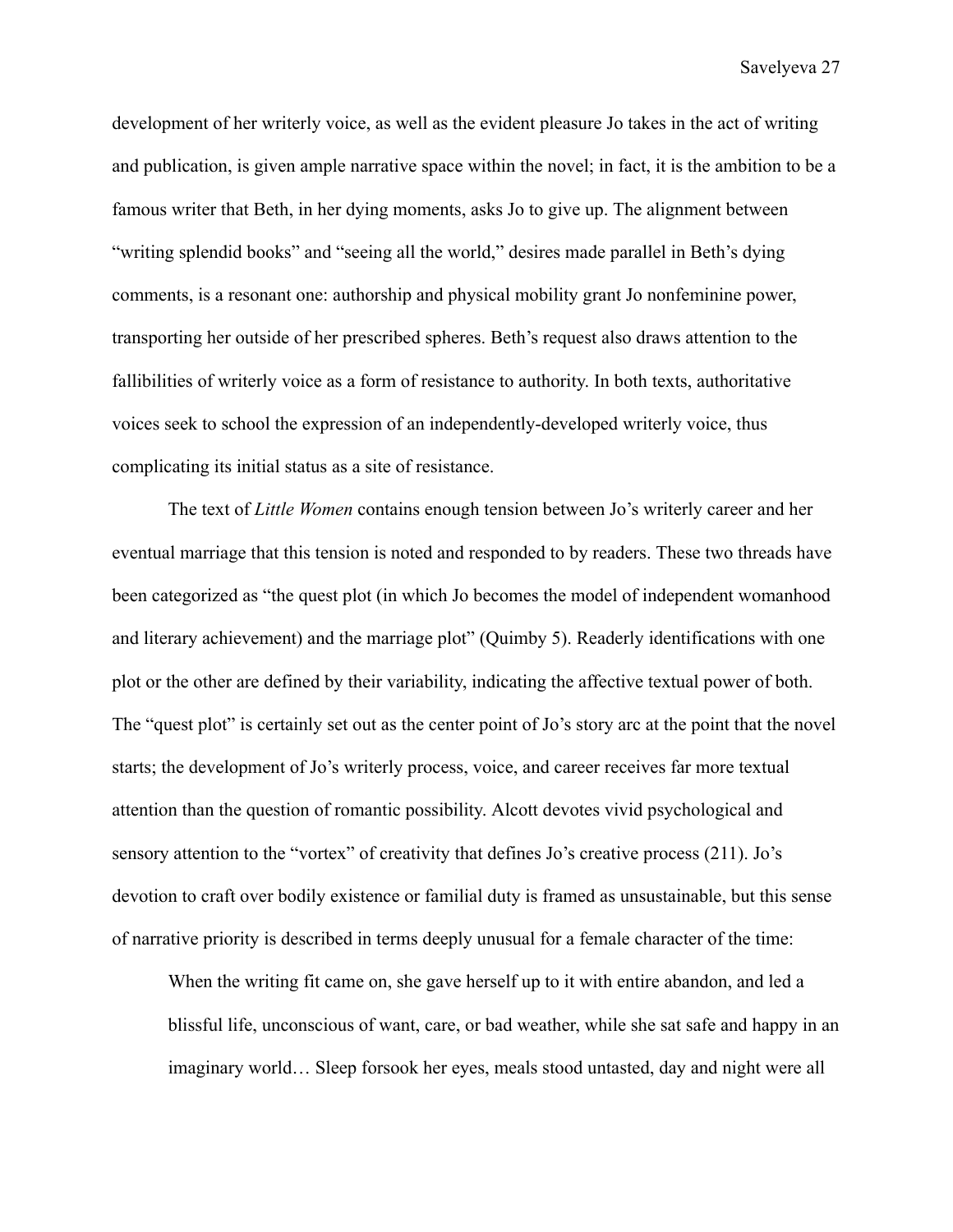too short to enjoy the happiness which blessed her only at such times, and made these hours worth living, even if they bore no fruit. (Alcott 211)

This consuming and seductive vision of a developing creative process is matched by the joy embedded in narrating Jo's early navigations of the publishing world. In this scene, Laurie reacts to the news of Jo's submitting two stories for publication by throwing his hat into the air and crying out, "Hurrah for Jo March, the celebrated American authoress!" (Alcott 124). In the same way she breaks through a male-dominated sphere through falling into the "vortex" of creative process, the Jo that pursues a writerly quest narrative has ambitions worthy of joyous, hyperbolic celebration. The question of publication is also crucial because, for a time, Jo successfully makes money writing in a family that needs financial support. This act of independent income is a further assertion of nontraditional femininity as it operates in relation to Jo's writerly identity.

While the authorial development of Laura in *Little House* is given less space than Jo's in *Little Women*, the status of the novels as fictionalized narrative grounded in the real Laura Ingalls Wilder's life grants them an unusual space in the realm of authorial development. Some parts of the books operate from this point in terms of explicit dramatic irony: one scene between Laura and Mary features Mary's comment that "I am planning to write a book some day… But I planned to teach school, and you are doing that for me, so maybe you will write the book" (*Golden Years* 136). Even before then, Laura and Mary's dynamic in *By the Shores of Silver Lake* is used to express the adolescent Laura's sense of verbal articulation and artistic voice. Tasked with "being Mary's eyes" following her visual impairment, twelve-year-old Laura faces the challenge of seeing and describing her surroundings, as well as navigating the role that literality, artistry, and figurative language play in this process.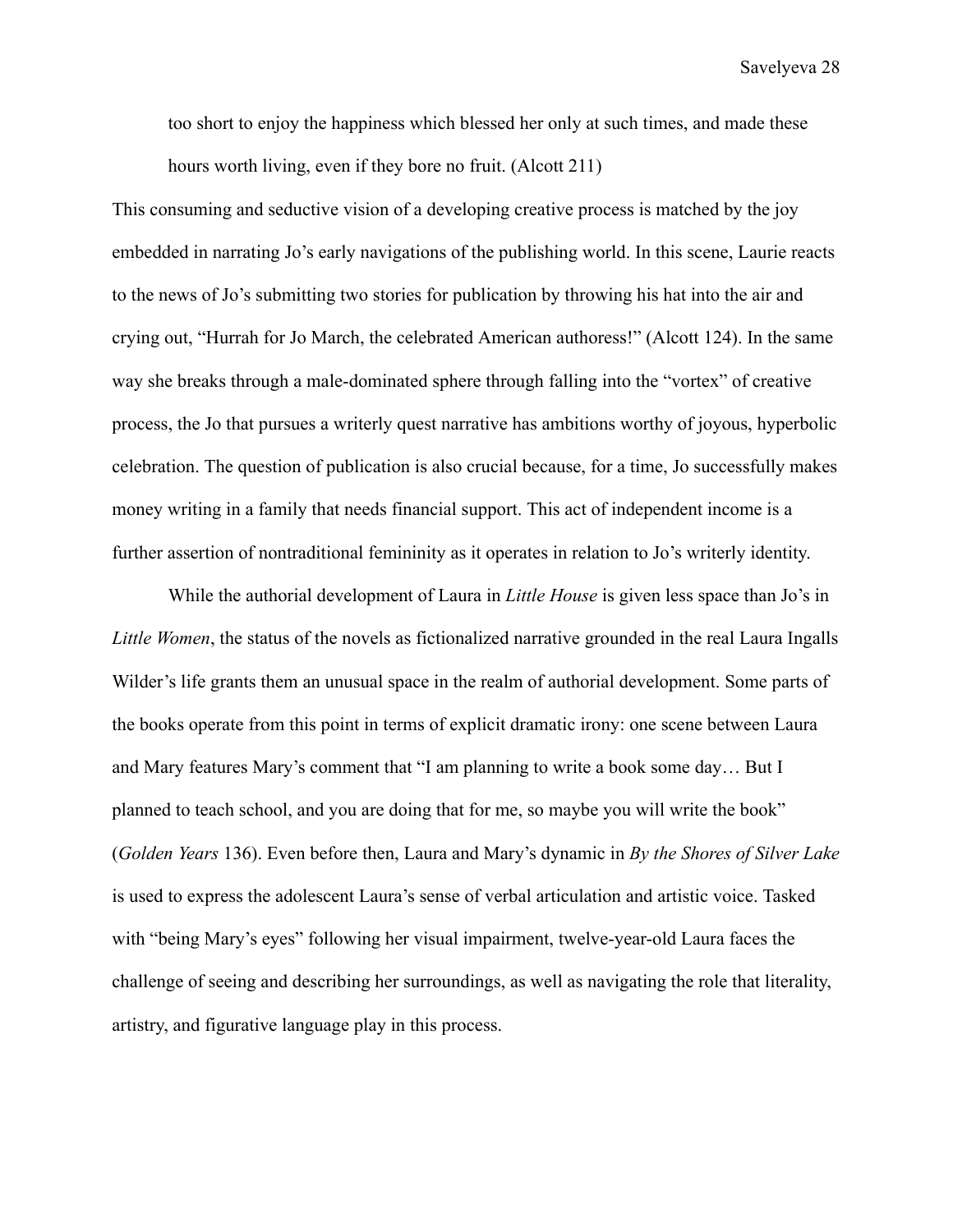Romines cites this dynamic between Laura and Mary as one of several factors that qualify the novels as "a woman artist's plot… a serial female kunstlerroman" (244), thus aligning it more explicitly with the arc of *Little Women* than the internal subject matter of the novels might suggest. In one scene particularly oriented around writing voice, Mary takes issue with Laura's use of a metaphor, telling her that "We should always be careful to say exactly what we mean" (*Silver Lake* 58). In response, Laura must process the fact that the nonliteral, artistic interpretation *does* express what she means; furthermore, that "there [are] so many ways of seeing things and so many ways of saying them" (58). A few paragraphs later, after watching the prairie, the flaw in Mary's advice is revealed through Laura's explicit failure of articulation: "The endless waves of flowery grasses under the cloudless sky gave her a queer feeling. She could not say how she felt" (*Silver Lake* 59). Mary's resistance to metaphor is particularly significant due to its alignment with the teacher-artist binary both Jo and Laura must navigate. Mary is positioned from early in the texts as the more discipline-oriented and passionate about school of the two sisters, but her competence comes in the form of repetition and memorization (of Bible verses, and of male-authored literary texts) rather than artistic expression. As previously established, Mary is initially aligned with Ma and domestic work while Laura is aligned with Pa and outdoor work; as noted above, following Ma's footsteps and teaching school is initially Mary's ambition, and not Laura's.

In the debate about what "saying what you mean" entails, then, Laura and Mary express one of the novels' ongoing tensions. Mary seeks clarity, didacticism, structure, and authority; Laura favors multivocality, artistry, freedom, and romanticism. If Jo's artistic identity is expressed through the act of writing, Laura's is expressed more abstractly through her adoration of and attention to the natural world that surrounds her. In fact, narrative voice and sensory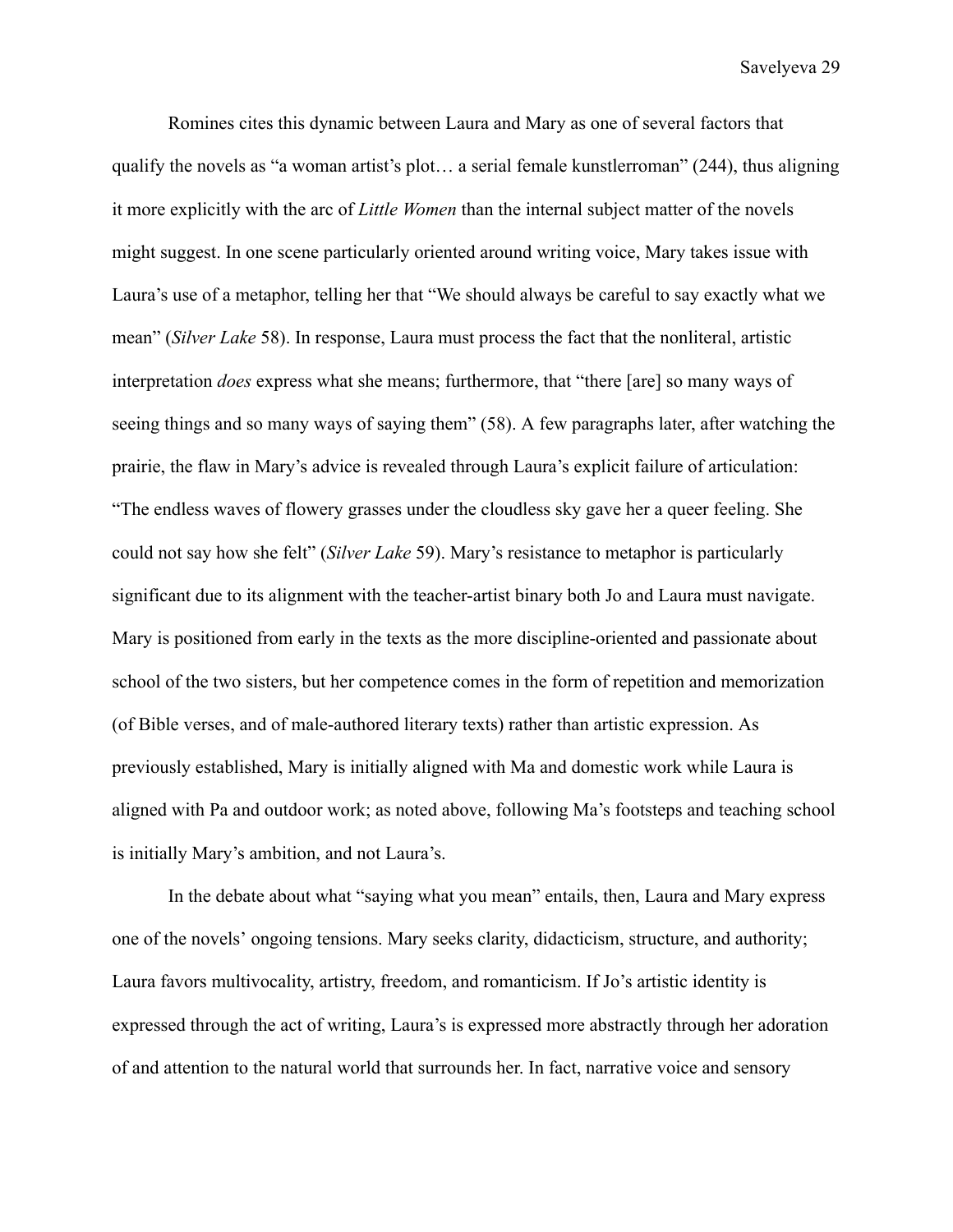description is a crucial vehicle through which Wilder communicates her allegiances to sites of non-normative pleasure. A particularly vivid case of this is an episode in which Laura and her cousin Lena ride ponies in *By the Shores of Silver Lake*. The scene is described in vivid, sensual terms: "Everything smoothed into the smoothest rippling motion. This motion went through the pony and through Laura and kept them sailing over waves in rushing air… She and the pony were going too fast but they were going like music and nothing could happen to her until the music stopped" (*Silver Lake* 54). The acknowledgement of limitation and unsustainability in the label of "too fast," and the embrace of temporary forbidden pleasure in the assurance that "nothing could happen" for the moment evidentiates Laura's understanding of this experience as unsustainable.

This narration of an act that resists gender norms in its wild, uncontrollable status means that, as for Jo, writerly identity is tied to a certain extent to gender nonconformity. As established earlier, gender nonconformity is in turn intertwined for Laura with a nonconformity to the norms of *white* womanhood specifically. In fact, Ma continues a pattern of making this positioning explicit by declaring "I don't know when Laura's looked so like a wild Indian" (*Silver Lake* 55) in response to the episode with the ponies. This case is not the only one where writerly voice allows Laura to express non-normative allegiances. Conflicts between dominant, authoritative voices and the "dissenting voices" that disrupt them proliferate throughout *By the Shores of Silver Lake*. The character of Big Jerry, whom Laura and Pa admire and Ma distrusts, in part explicitly because of his mixed indigenous heritage, "epitomizes freedom and acquires mythic status from his first appearance" (Campbell 116). Observing and describing Big Jerry engenders the same kind of aesthetic inspiration in Laura's narration as the kinetic, mobile status of the prairie, the wild ponies, and the men working on the railway. "Oh, Mary!" she exclaims, "The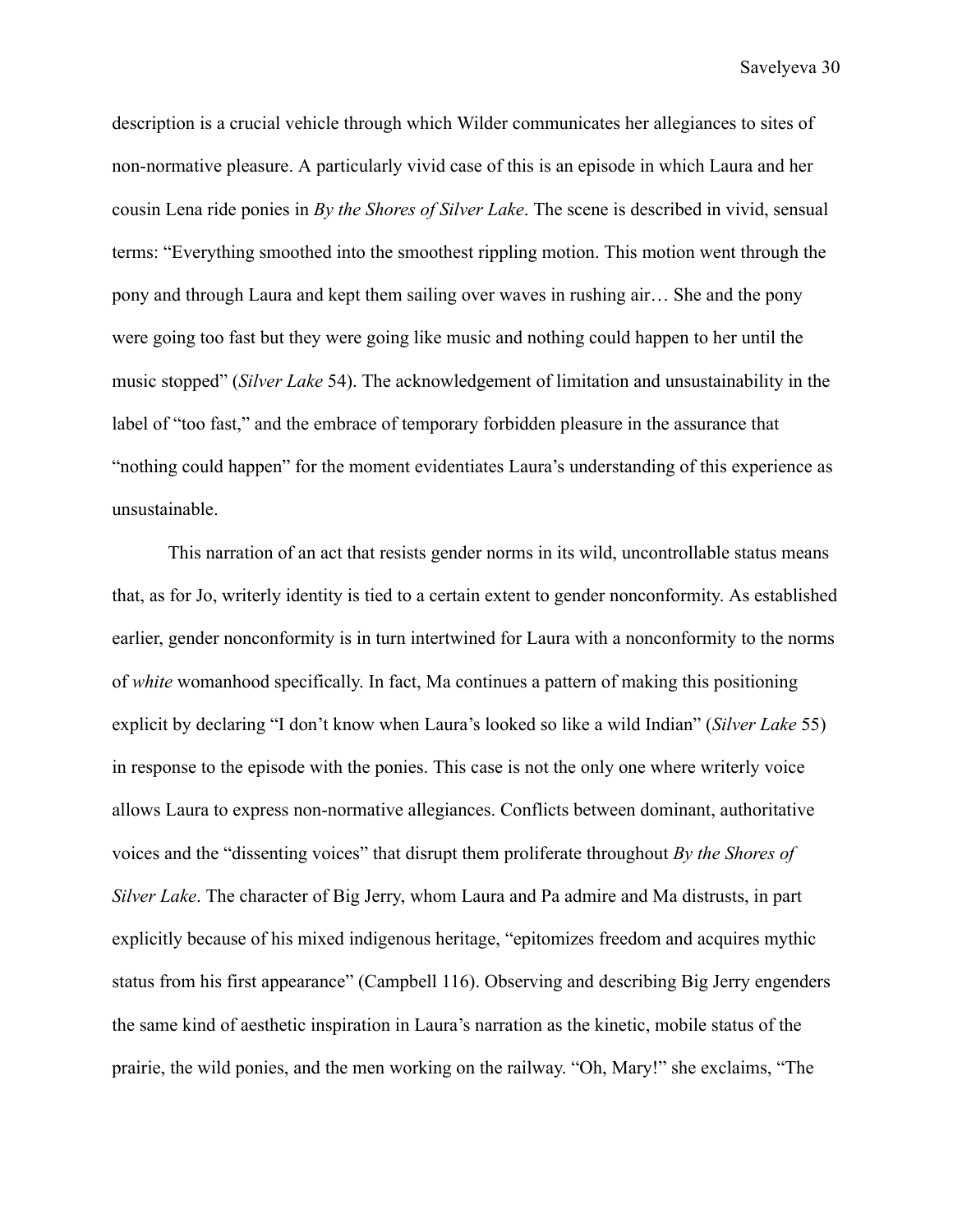snow-white horse, and the tall brown man… And they rode right into the sun as it was going down. They'll go on in the sun around the world" (*Silver Lake* 65). In a continuation of their earlier argument, Mary objects to these terms on the grounds of their unliteral nature. Ever the voice of rationality and didacticism, Mary, like Ma, cannot be moved to romanticize "wild men" synonymous with the prairie.

Laura and Pa's trust or admiration of indigenous figures is not unproblematic, but these sentiments *are* positioned by Ma as threatening to familial safety or stability. This act of potential resistance to dominant voices and ideologies, however, cannot sustain itself. As Proehl traces, Laura's nonconformity to the most hardline of settler-colonialist belief correlates with her gender nonconformity, and Laura's gender nonconformity is schooled away through the forces of love and authority as she gets older. This also means that these fascinations are ones Laura must grow out of as she disidentifies with Pa in favor of Ma. Whether this switch happens all the way or only part way, and whether it means she gives up the voice of artistic ambiguity in favor of "saying exactly what she means" as recommended by Mary, is a more complicated question. But it is vital to note that Laura is ultimately *not* a writer within the text, but is a teacher; this didactically-oriented identity in turn correlates with her movement away from metaphorically grounded, self-driven observation and towards the espousal of stable, predictable discourses. The most public act of speech and expression performed by Laura in the course of the texts is not an artistic enterprise; rather, it is her performance at the school exhibition in *Little Town on the Prairie*, in which she discusses normative white and male American history; a story that isn't hers, in terms set by her white male teacher rather than herself.

If Laura undergoes a shift away from gender nonconformity, creative expression, and non-normative identification between the start of *By the Shores of Silver Lake* and the end of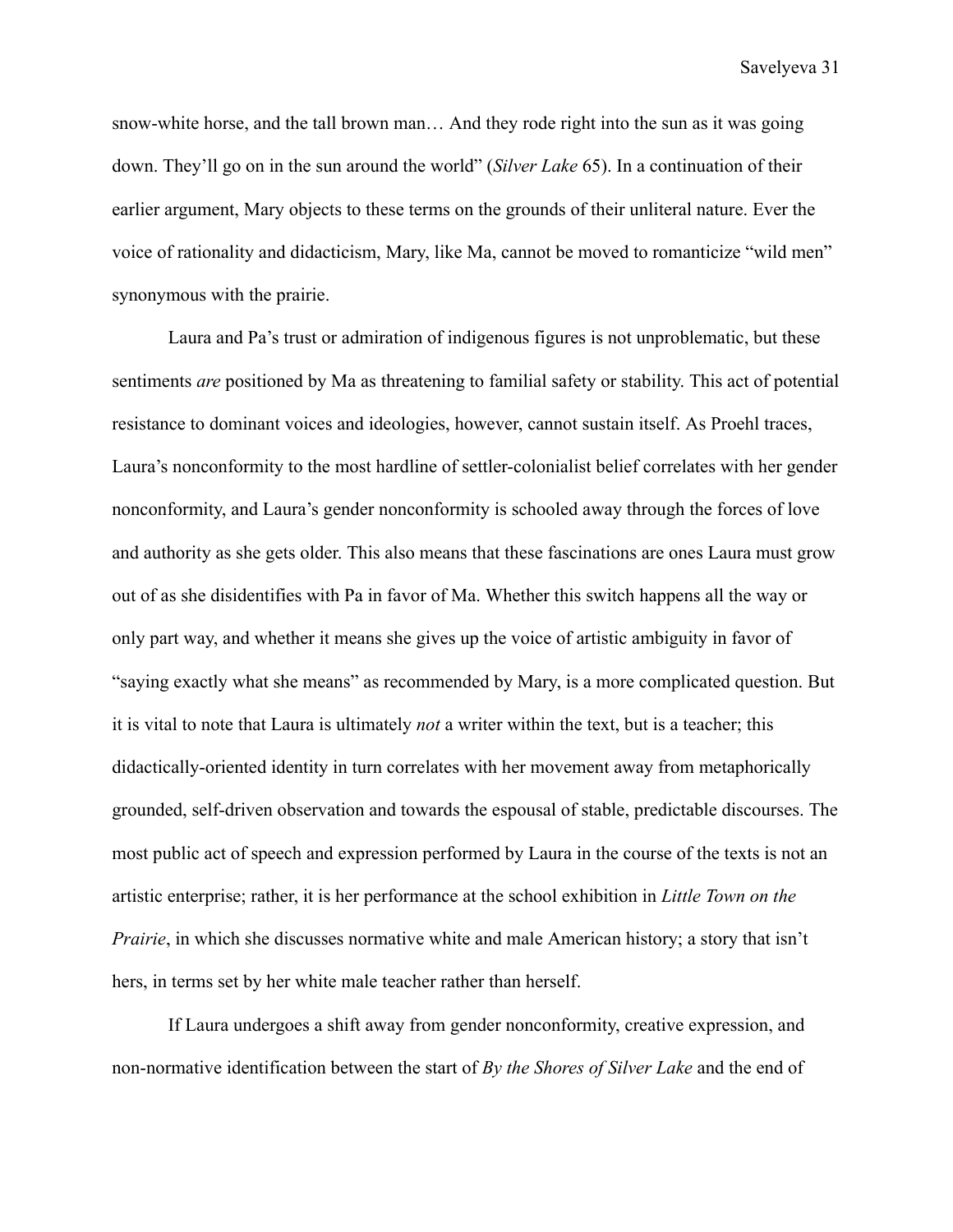*Little Town on the Prairie*, it is a more gradual one than Jo's transformation, which—as spurred on primarily by Beth, though partly by Jo's eventual husband, Professor Bhaer—happens much faster. Curiously, Proehl's book frames Jo as having a sort of reverse arc to Laura: growing away from tomboyism and sensation fiction makes Jo *more* sympathetic and community-oriented and not less, though race is invisible in *Little Women* in favor of class. "As Jo's sympathy increases for those who are marginalized due to class oppression, her tomboy traits gradually subside," claims Proehl (35). Indeed, Jo's narrative resolution consists of didactic philanthropy, whereas Laura's is continuing her parents' settler-colonialist project as part of her own marital unit. Such an alignment of Jo's tomboyism with selfishness also occurs multiple times as it concerns the very writerly ambitions and quest narrative that have made Jo such a frequent object of readerly affection. After the dying Beth disparages "writing splendid books, and seeing all the world" in favor of dedication to the home and the family (Alcott 327), Jo is demonstrated to have internalized those terms in the final chapter of the novel. Returning to the chapter "Castles in the Air," in which Jo had expressed a desire for a successful writing career and a life full of travel and adventure, the adult Jo comments that "the life I wanted then seems selfish, lonely, and cold to me now" (Alcott 379).

Jo's identity as a writer does not *altogether* disappear from the moment Beth dies. In fact, in this same monologue, Jo mentions that "I haven't given up hope that I may write a good book yet, but I can wait, and I'm sure it will be all the better for such experiences and illustrations as these" (Alcott 379). But by "experiences and illustrations," Jo means her school, husband, children, and domestic life; she can now assert a continuity of writerly identity only as it falls into a conventionally feminine sphere. In fact, Jo has already written a book that fits into these kinds of gender norms more so than her sensational or entertaining works: in the aftermath of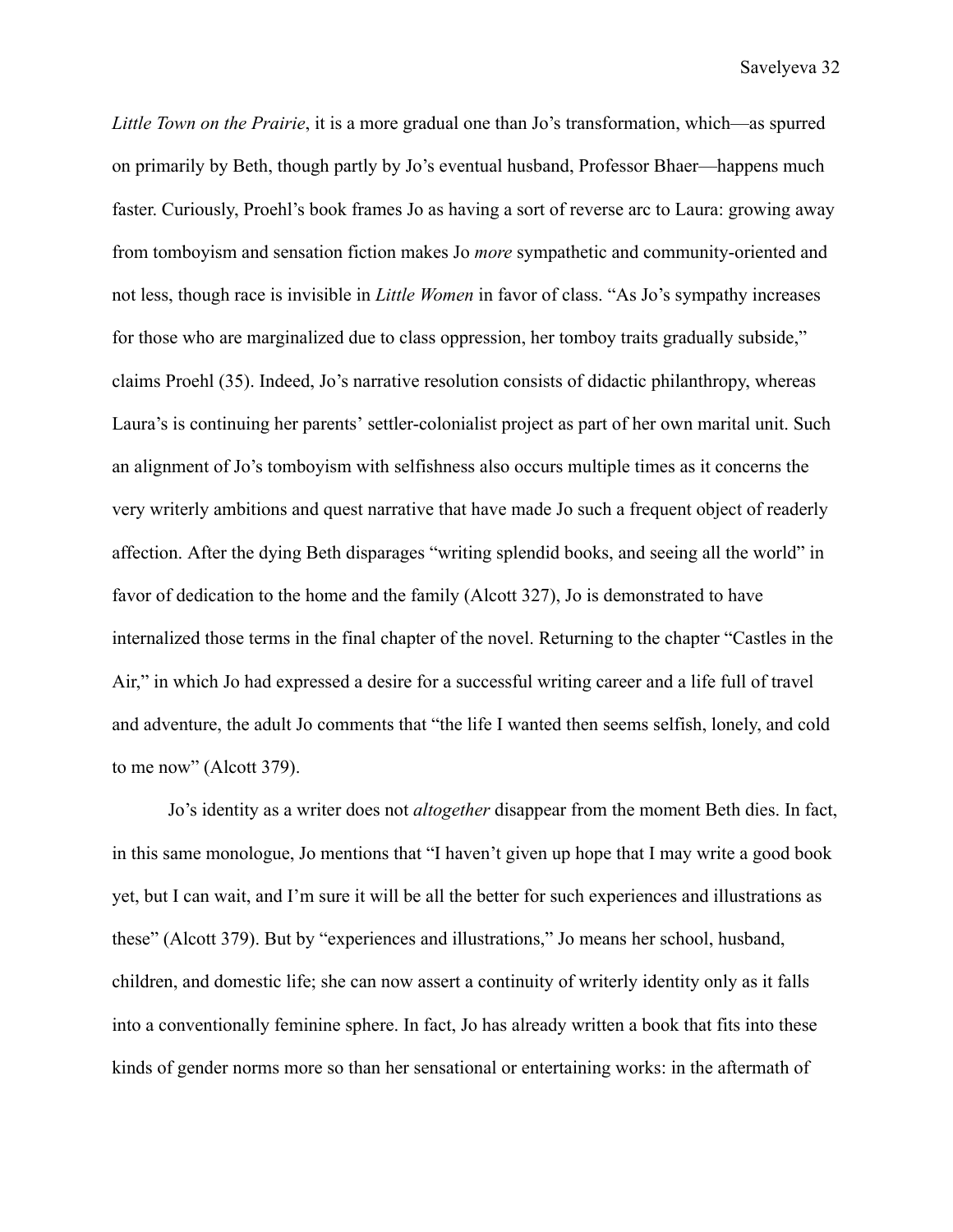Beth's death, she writes a domestic novel on her mother's recommendation, which is sent to a magazine by her father. Jo is surprised by the success of a work she refers to in diminutive terms as a "simple little story" and a "small thing" (Alcott 340). This vision of the creative process, with both the writing and publishing process spearheaded and carried out by parental authority, is nothing like the sprawling, hyperbolic terms that frame Jo's writing process and authorial ambition earlier in the text. Beth's death does not strip Jo of her writerly identity altogether, but it repositions this identity as newly normative and nonthreatening in terms of subject, scale, and priority. This internalization of Beth's ideology as it applies to Jo's writerly voice follows a troubling underlying pattern within *Little Women*, in which Jo's respect for authority as it exists in the form of loved ones is at war with her writerly identity. Beth's disparagement of Jo's writing ambitions invokes the fear of death, as part of a pattern in which "Fear is always cropping up in Jo's relation to writing – fear of being selfish, fear of losing her womanliness, fear of becoming insensitive, fear of making money, fear of getting attention" (Fetterley 35). Earlier in the book, even Laurie's exclamation of Jo as a "celebrated American authoress" is one that she must laugh off. Jo's writerly identity is thus persistently limited by the internalized familial ideology she identifies as her "morals," in the tellingly cut-off moment of clarity in which she "can't help wishing, sometimes, that father and mother hadn't been so dreadfully particular about such things" (Alcott 281). Authorial voice, therefore, can only be a truly resistant voice to a certain extent; like Jo's self-censure as a byproduct of her "morals," like her parents' initiative in publishing her final novel, like Mary's guidance of Laura towards "saying what she means," and like Laura's own pride in her more nationally normative expressions of voice, it is subject to internally- and externally- directed revision, often in authoritative directions.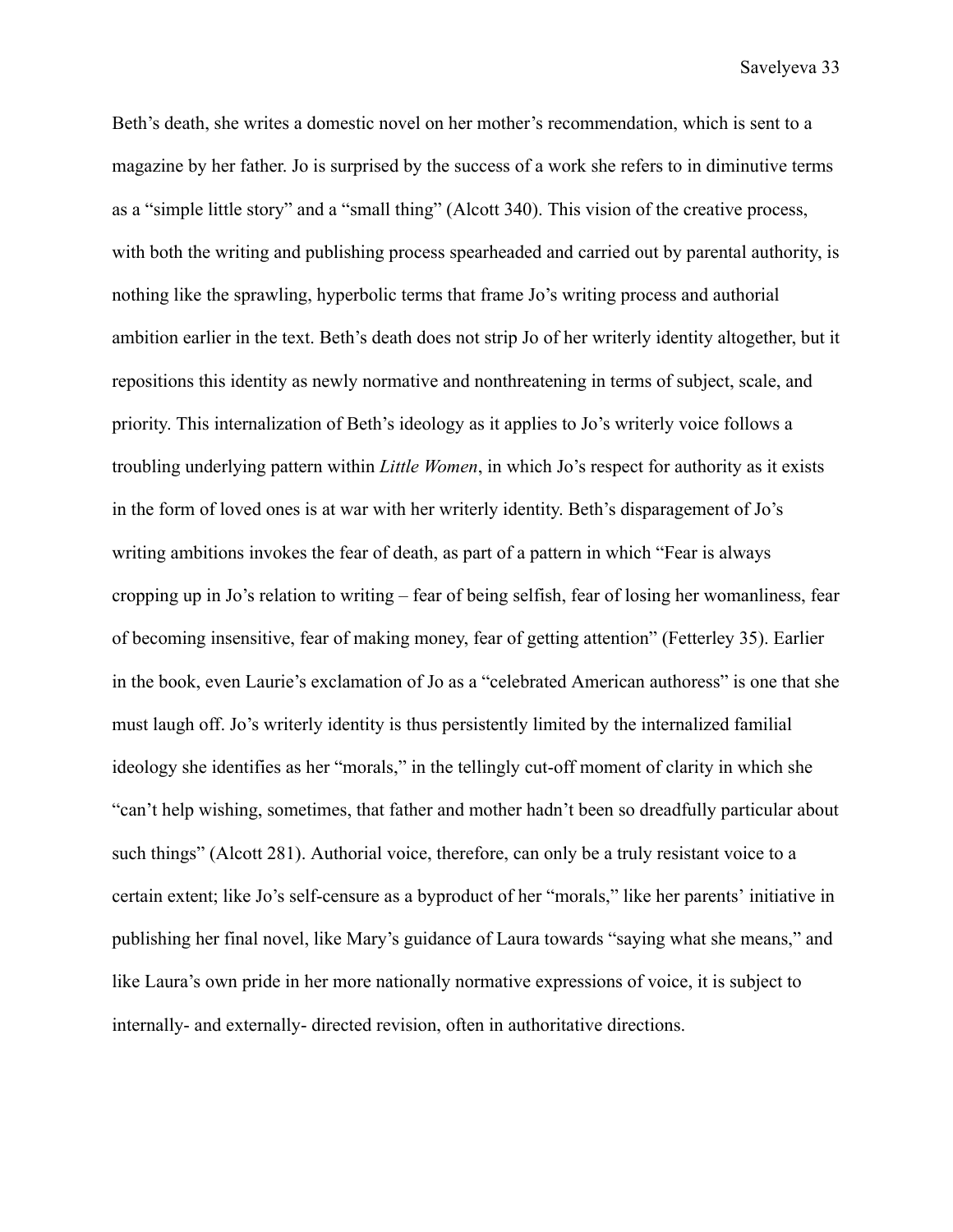### **7. "Selfish, lonely, and cold": Normative Endings and Audience Response**

I have thus far examined the way that authority functions within the text, and the way Jo and Laura's non-normative impulses and desires are transformed through the means of outside authority, especially that of the family. I have also devoted attention to authorial voice and creative identity as factors that may counteract these authoritative forces at times, but are ultimately beholden to authoritative voices, particularly as they are communicated through identification with and sacrifice for family members. It is in many ways easier to list off the shared contradictions between the two texts than to make authoritative claims about the final effect of Jo and Laura's arcs from nonconformity to conformity. However, as a pair of texts selected for comparison partly due to their shared status as much-beloved by succeeding generations, the answer to whether authorship or self-definition can triumph over normative authority in either of the two texts seems to lie at least partly with the question of audience response. (Certainly my *own* response is implied by my use of the word "can," and the framing of the question—far from every audience member of *Little House* and *Little Women*, frequently remembered as quintessentially American and quintessentially domestic texts, enters them in search of the protagonist's triumph against authority, traditional family structures, or normative American values.) Past the scale of their own families and communities, are Jo and Laura's final roles as cultural figures those of writers, or teachers? Each engages in the opposition between the family and personal freedom: Laura embraces teaching for Mary's sake, Jo puts aside her writing career for the sake of Beth. Less dramatically but perhaps more enduringly, reflecting a more universal model of ideology and its internalization, both Laura and Jo internalize lessons from their parents, some of which – notably, Marmee and Ma's shared interest in teaching their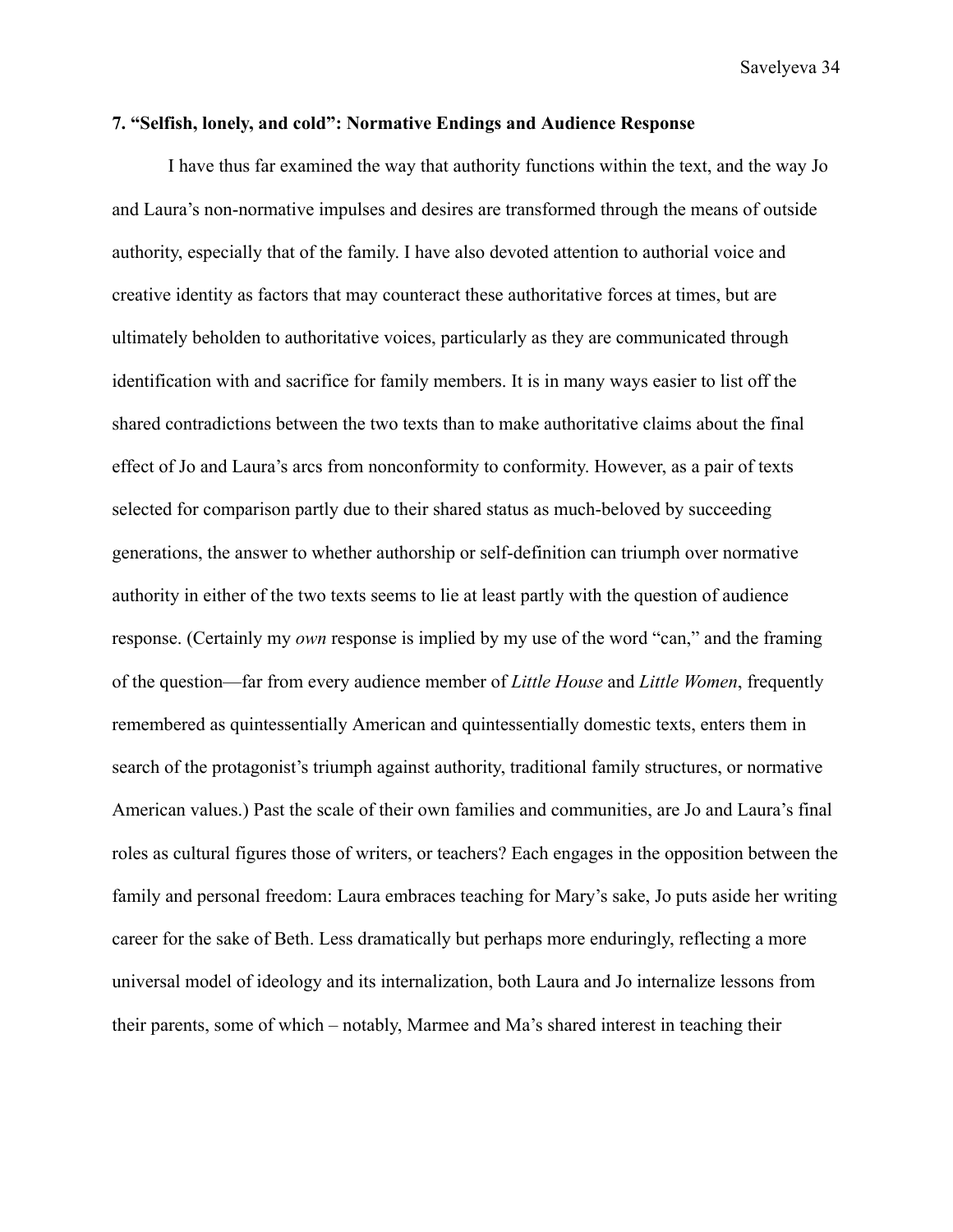daughters the value of emotional repression – are not positioned as harmful by the text, partly by means of the kindness of their delivery.

Do, then, the narrative voices and characters of *Little House* and *Little Women* exercise the same effect on the reader? Significant scholarship is devoted to the question of audience response in the cases of both Alcott and Wilder. Juxtaposing these critical voices as they relate to Jo and Laura's parallel arcs from nonconformity to conformity, the angle of audience response reveals a potential across both texts to either destabilize or reinforce the linear, chronological conclusion of each text as its final effect on the reader. On one hand, Anita Clair Fellman's *Little House, Long Shadow* is concerned with the series as a site of normative ideological dissemination through readerly affection. Through the apparently apolitical vehicle of the children's novel, Fellman argues that Wilder exposes audiences to the rhetorical structures of libertarian individualism throughout her texts. In Fellman's terms, Wilder-as-author performs the same act of nationalistic reinscription as Laura-as-speaker at the school exhibition, but through the form of narrative rather than structured speech: Fellman sets out to examine the ways in which readers are "responsive to associations made in the stories and… accept as axiomatic certain assumptions about the nature of the American historical experience" (4). Conversely, scholars such as Catharine R. Stimpson have argued for reader responses to *Little Women* as the force through which *non*-normative ideologies are internalized. Advocating for the study of *Little Women* through awareness of its status as part of a "paracanon" determined by readerly love, she argues that *Little Women*'s readers exercise their own interpretive authority over the text: "tutor[ing] themselves in unfeminine will through choosing… which Jo they will imitate, or at the very least, find enchanting… Recidivists of reading, they return again to the far naughtier beginning and middle of the narrative" (Stimpson 75).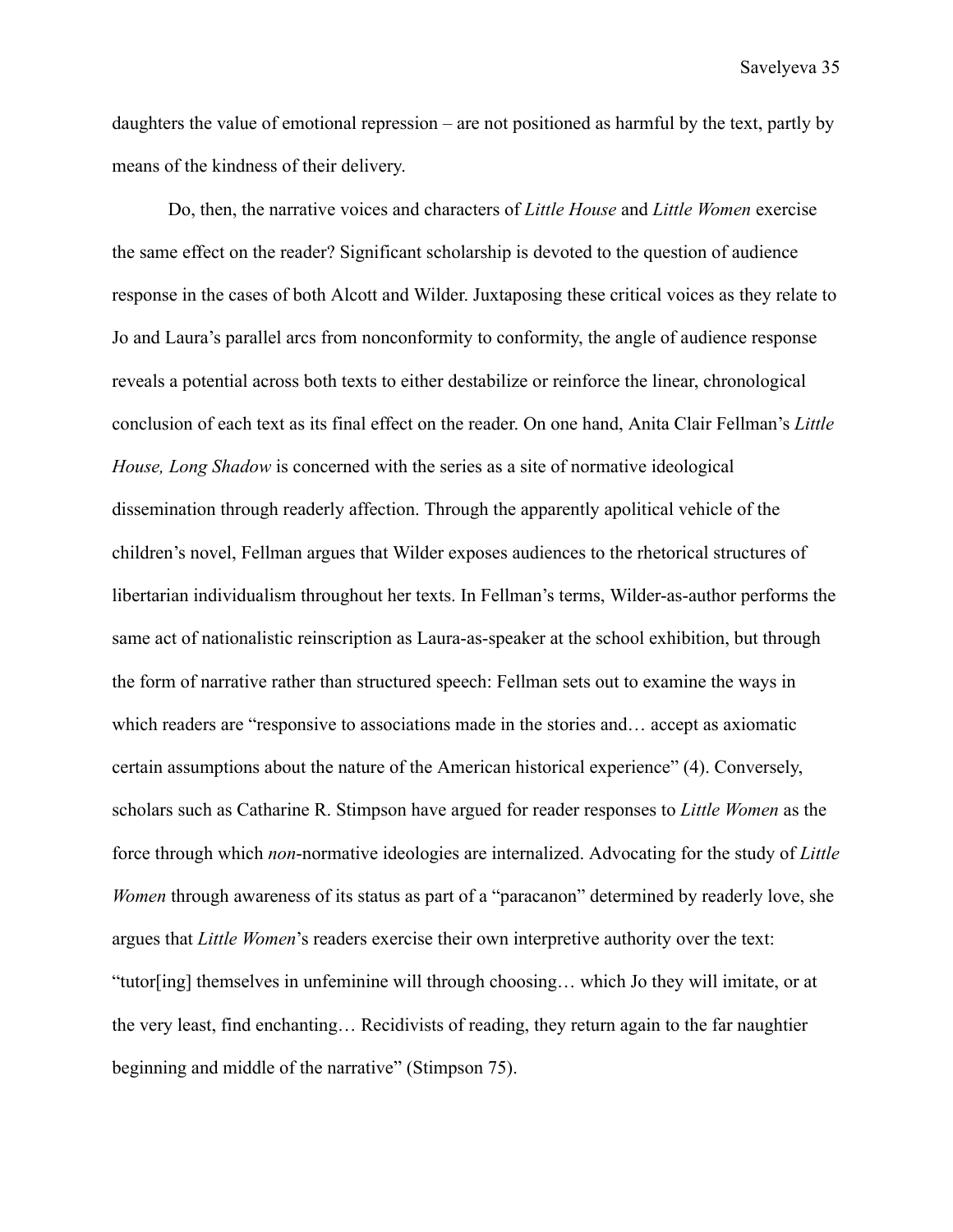Is it possible, then, that the same is true for *Little House*? Certainly some of the novels' most vivid sensory moments concern Laura's moments of noncompliance, and the Laura of *Silver Lake* and the earlier, childhood novels is "enchanting" (to borrow Stimpson's terms) to many readers in large part because of her identifications with freedom, resistance to gender norms, and love of mobility and the natural world. It may be difficult for a modern reader to read or accept certain scenes in which Laura surrenders or decries her acts of non-normativity; one such example is a schoolyard scene in *The Long Winter*, where Laura catches a ball thrown to her by a group of boys her own age, and is praised by them for her skill. Laura's internal monologue then displays shame about the act: watching her female classmates, she observes that "Those girls would not play with boys, of course. She did not know why she had done such a thing and she was ashamed, fearful of what these girls must be thinking of her" (*Long Winter* 78). It is hard to imagine Jo March expressing such self-consciousness at an early point in the text of *Little Women*, but she is far crueler to her young self (termed "selfish, lonely, and cold") at the end of the text. A similar dynamic emerges between Jo and Laura's arcs towards marriage. At the start of *These Happy Golden Years*, much like Jo at the start of *Little Women*, Laura adamantly expresses a desire not to marry; at the end of the novel, like Jo, Laura gets married. But the arc of Jo's marriage comes about through her being told to give up writing, and she is married to Professor Bhaer, an older man whose affect of kindly authority indisputably evokes that of Mr. March. In contrast, the arc of Laura's courtship occurs through a series of acts Laura has demonstrated affection for over the course of the texts: the taming and aesthetic appreciation of horses, shared observation of the Dakota landscape, and the eventual commitment to a farming project. Though the general arcs of resistance and eventual capitulation to normative compliance assume the same shape, the two marriages' effects on a reader with affection for the protagonist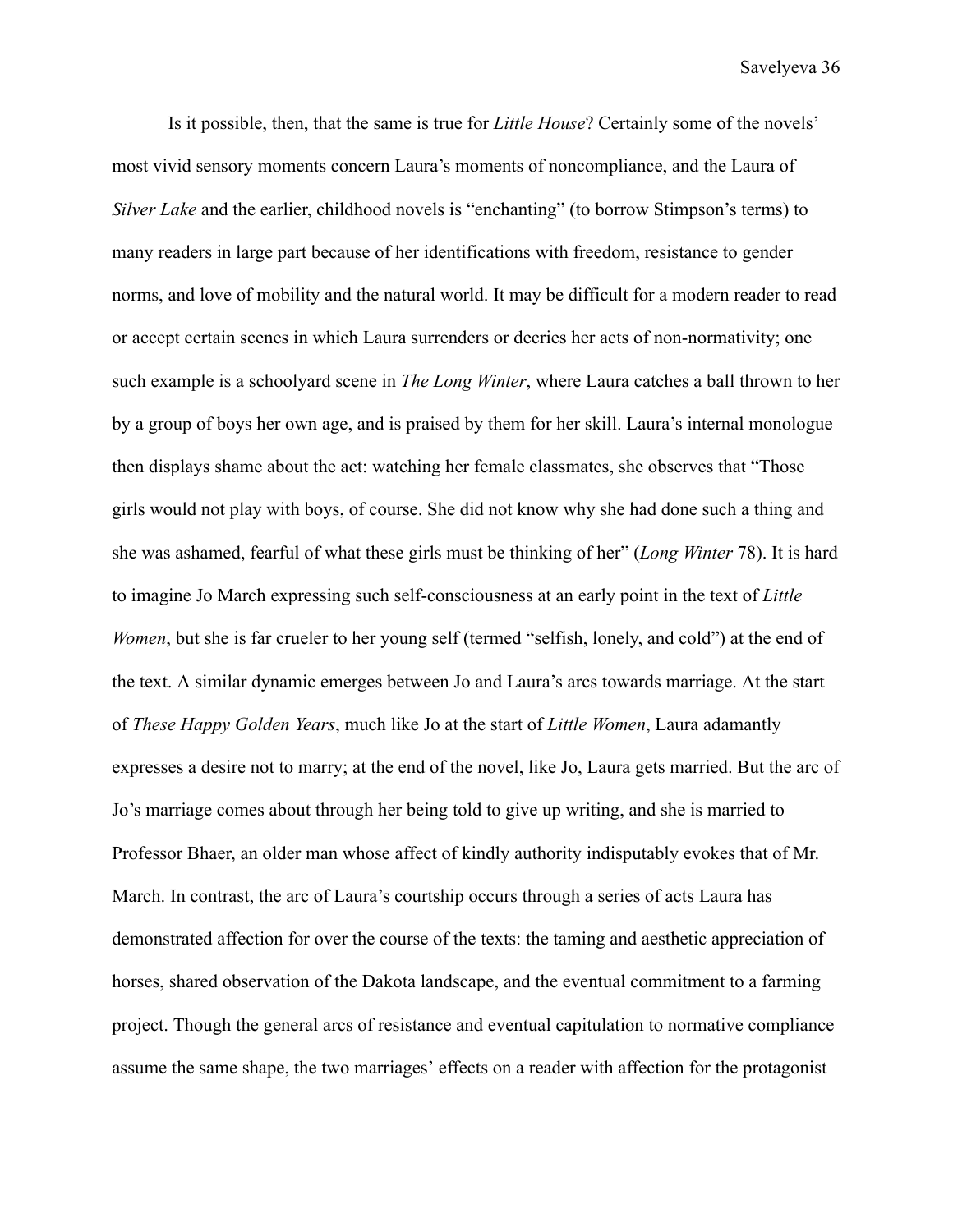cannot be equivalent: the marriage plot of *Little Women* creates more textual gaps and unanswered readerly questions than the equivalent arc of *Little House*.

I would argue, then, that the distinctions in how authority and conformist thought function *Little House* and *Little Women* do not lie in the presence of a non-normative opening and middle. Rather, they are found in the protagonist's own willingness to denounce her own prior non-normativity, and the intensity with which she does so. By resolving itself into a less unsatisfying, more ideologically coherent text, the *Little House* series disguises and obscures its divergences from normativity more successfully than *Little Women*, rendering them invisible. Jo's self-condemnations are harsher than Laura's, and the consequences of her actions more severe: by the narrative and by Jo herself, Amy's death by near-drowning is credited to Jo's temper, and Beth's life-threatening illness to Jo's lack of philanthropic sympathy. But paradoxically, these forays into intense didacticism make *Little Women* a less effective didactic text. Rather than readerly love, Karin Quimby draws attention to the power of readerly frustration by describing the ending of *Little Women* as a situation in which "Jo's marriage to Professor Bhaer powerfully disrupts the textual and sexual narrative logic rather than render it coherent" (10). *Little House* may at times disrupt its primary cultural identity as a site of nostalgia for the settlement of the West, but the identification of such countervoices takes a particularly careful reader. In contrast, the "unfairness" of Jo's marriage is evident enough that non-academic readers pick up on and discuss it, even if it's within the potentially limited context of frustration with whether Jo marries the "wrong person."

The two texts' contrasting efficacy in communicating normative thought to their audiences does not prevent tendencies towards nonconformity from being visible in each; nor does it prevent each text from impacting readers through explorations of resistance to authority,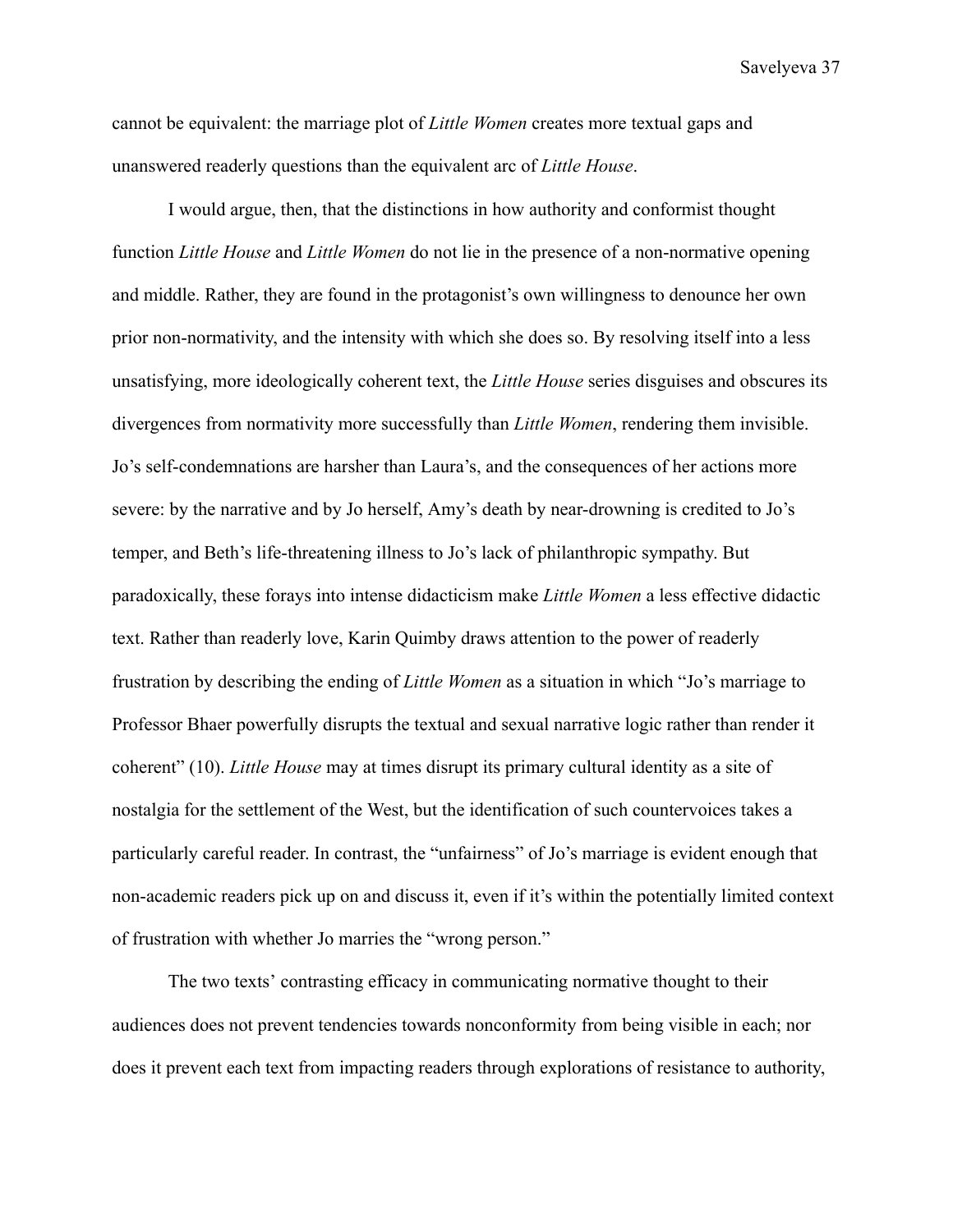gender nonconformity, and female writerly identity. Such is the benefit of reading the two texts alongside each other: they share immense popularity and cultural staying power, centered around readerly love of an indisputably American but time-disruptingly gender-nonconforming protagonist. Comparing them can thus illustrate the more "invisible" sides of each text: the prevalence of sentimental parenting conventions in *Little House*, the invisibilities of race and nationhood in *Little Women*, and the relationships that each text builds between writerly voice and identity. The explicit binary within the two texts between Laura and Jo's two central "voices"—the didactic voice, and the creative voice—is worth tracing across the larger history of American children's literature. In Alcott and Wilder's texts, at least, this tension shapes embedded authoritative and non-authoritative voices, and the power that each kind of discourse exerts on audiences and characters prevents a wholly stable resolution. Nonetheless, examining the contrasting frameworks of resistance, authority, the successes and failures of each, enables further understanding of covertly normative *and* noncompliant features of each text.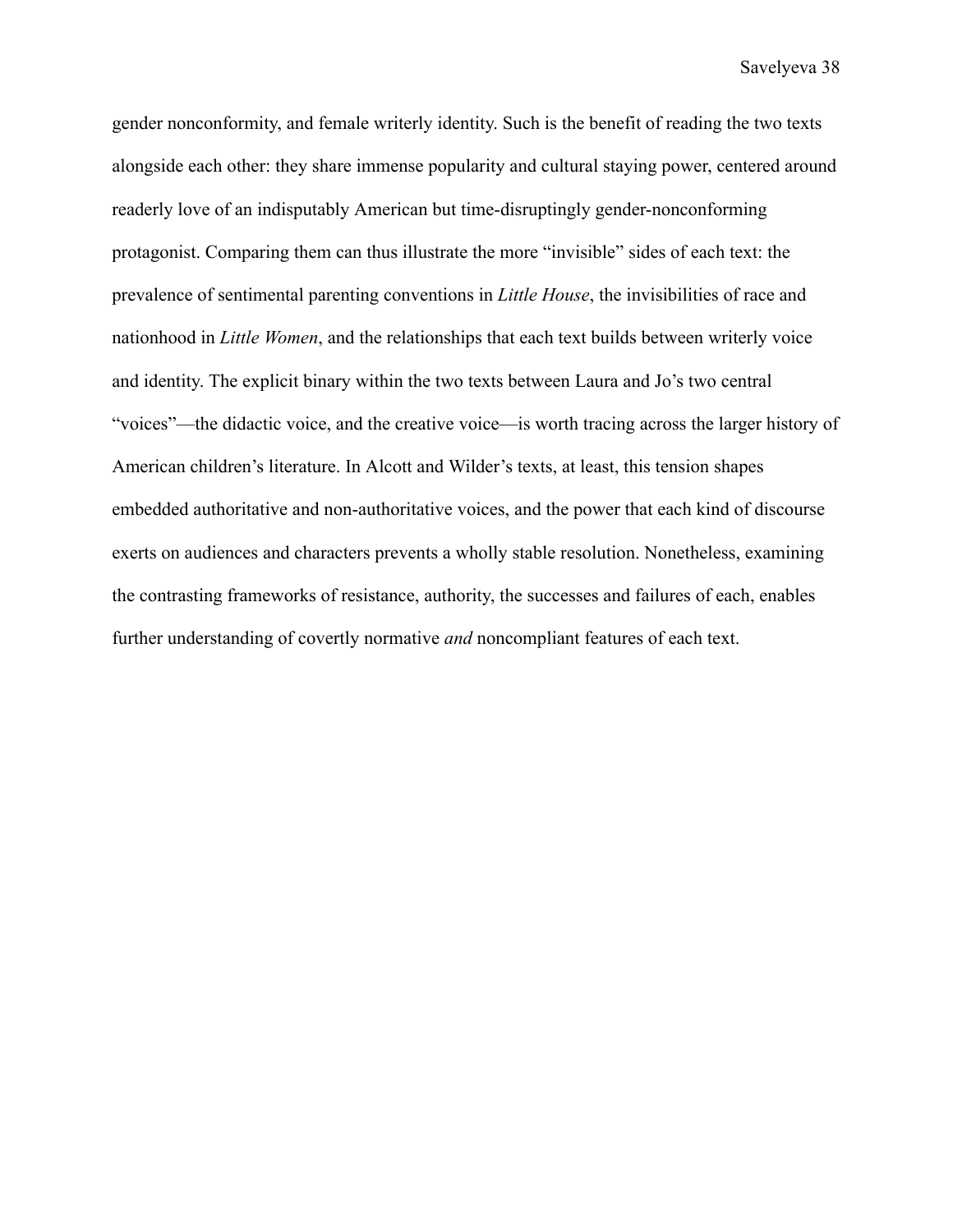#### Works Cited

- Alcott, Louisa May. *Little Women, or, Meg, Jo, Beth, and Amy*, ed. Anne K. Phillips and Gregory Eiselein. Norton, 2004.
- Brodhead, Richard H. "Starting Out in the 1860s: Alcott, Authorship, and the Postbellum Literary Field." Louisa May Alcott. *Little Women, or, Meg, Jo, Beth, and Amy*, ed. Anne K. Phillips and Gregory Eiselein. Norton, 2004, pp. 564-583.
- Campbell, Donna M. "'Wild Men' and Dissenting Voices: Narrative Disruption In 'Little House on the Prairie.'" *Great Plains Quarterly*, vol. 20, no. 2, University of Nebraska Press, 2000, pp. 111–22, http://www.jstor.org/stable/23532730.
- Estes, Angela M. and Kathleen Margaret Lant. "Dismembering the Text: The Horror of Louisa May Alcott's *Little Women*." Louisa May Alcott. *Little Women, or, Meg, Jo, Beth, and Amy*, ed. Anne K. Phillips and Gregory Eiselein. Norton, 2004, pp. 564-583.
- Fellman, Anita Clair. *Little House, Long Shadow Laura Ingalls Wilder's Impact on American Culture*. Columbia: University of Missouri Press, 2008. Print.
- Fetterley, Judith. "Little Women: Alcott's Civil War." *Little Women and the Feminist Imagination: Criticism, Controversy, Personal Essays* ed. Alberghene, Janice M., and Beverly Lyon Clark. New York: Garland Pub., 1999, pp. 27-42. Print.
- Proehl, Kristen B. "Philanthropy, Education, and the Tomboy Trajectory in Louisa May Alcott's Trilogy." *Battling Girlhood: Sympathy, Social Justice, and the Tomboy Figure in American Literature*. Boca Raton, FL: Routledge, an imprint of Taylor and Francis, 2018, pp. 34-61.
- ---. "Tomboys on the Prairie: Violence, Discipline, and Community in the *Little House* series." *Battling Girlhood: Sympathy, Social Justice, and the Tomboy Figure in American*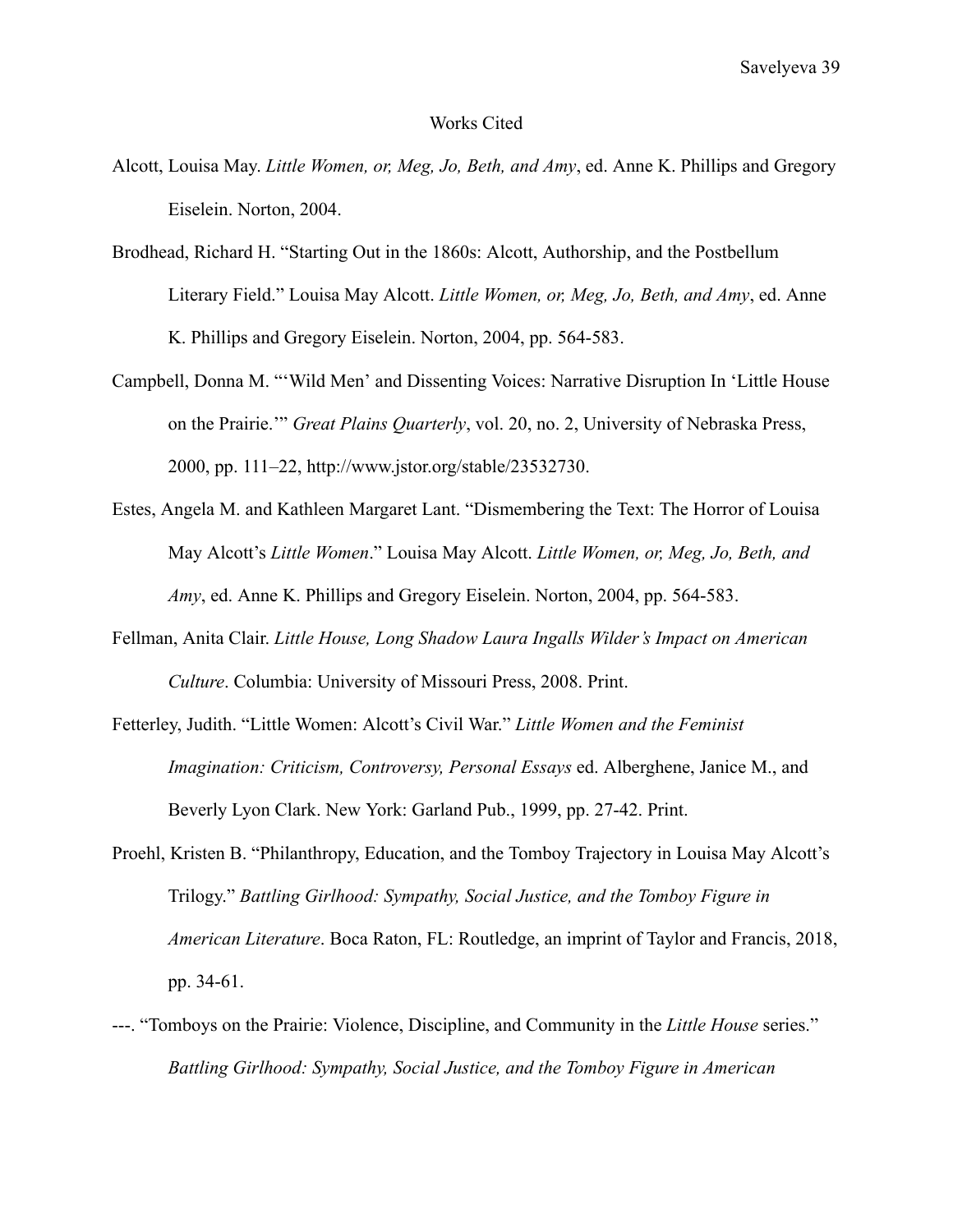*Literature*. Boca Raton, FL: Routledge, an imprint of Taylor and Francis, 2018, pp. 62-91.

- Print. Quimby, Karin. "The Story of Jo: Literary Tomboys, Little Women, and the Sexual-Textual Politics of Narrative Desire." *GLQ: A Journal of Lesbian and Gay Studies*, vol. 10 no. 1, 2003, pp. 1-22. *Project MUSE*, muse.jhu.edu/article/49637.
- Romines, Ann. *Constructing the Little House: Gender, Culture, and Laura Ingalls Wilder*. Amherst: University of Massachusetts Press, 1997. Print.
- Sentilles, Renee M. *American Tomboys, 1850--1915*. University of Massachusetts Press, 2018. Print.
- Strickland, Charles, and Robert Coles. *Victorian Domesticity: Families in the Life and Art of Louisa May Alcott*. Tuscaloosa, Alabama: University of Alabama Press, 1985. Print.
- Stimpson, Catharine R.. "Reading for Love: Canons, Paracanons, and Whistling Jo March." *Little Women and the Feminist Imagination: Criticism, Controversy, Personal Essays* ed. Alberghene, Janice M., and Beverly Lyon Clark. New York: Garland Pub., 1999, pp. 63-82. Print.
- Trites, Roberta Seelinger. "'Queer Performances': Lesbian Politics in *Little Women*." *Little Women and the Feminist Imagination: Criticism, Controversy, Personal Essays* ed. Alberghene, Janice M., and Beverly Lyon Clark. New York: Garland Pub., 1999, pp. 139-160. Print.
- Tomasek, Kathryn Mason. "A Greater Happiness: Searching for Feminist Utopia in *Little Women*." *Little Women and the Feminist Imagination: Criticism, Controversy, Personal Essays* ed. Alberghene, Janice M., and Beverly Lyon Clark. New York: Garland Pub., 1999, pp. 237-260.. Print.